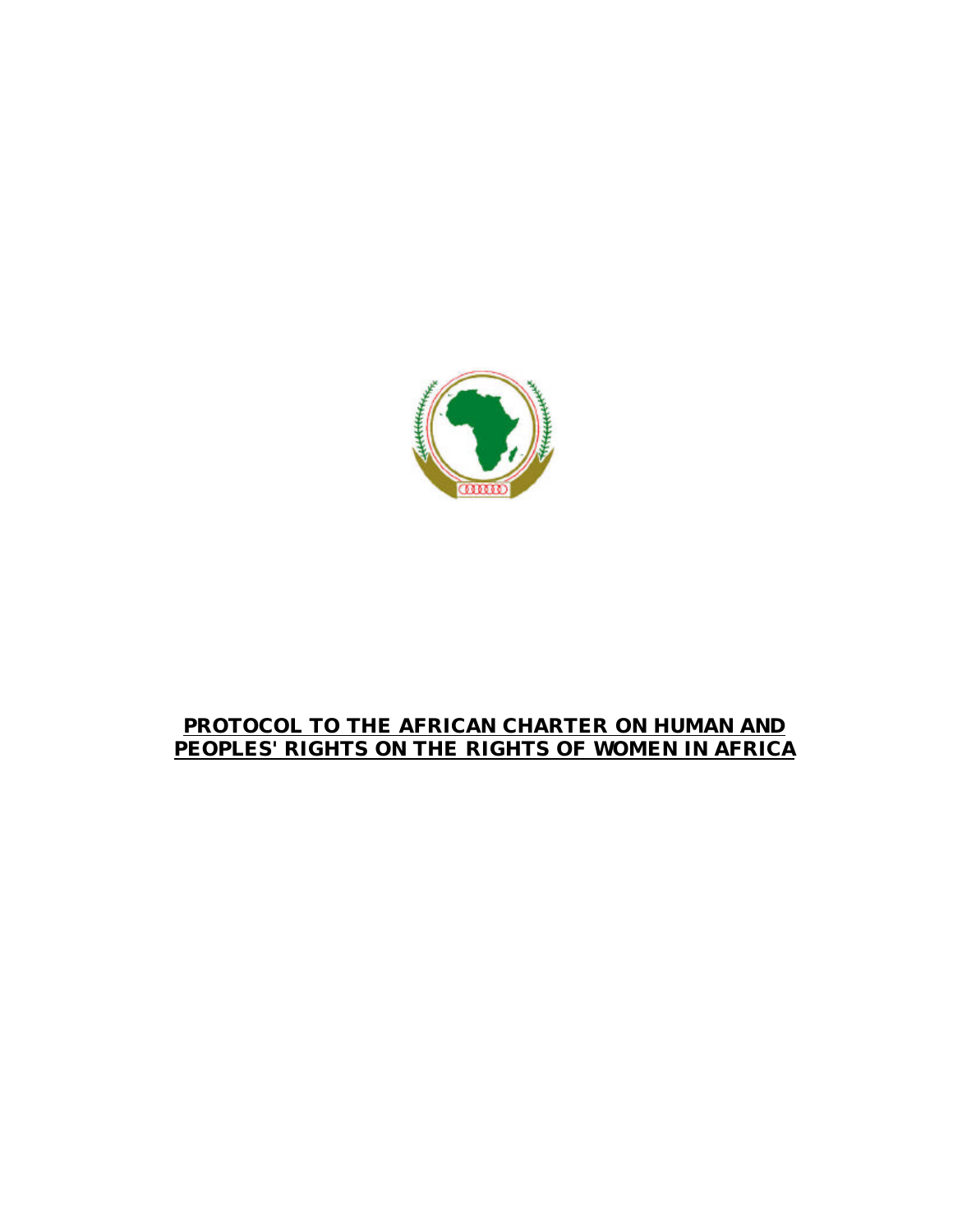### **PROTOCOL TO THE AFRICAN CHARTER ON HUMAN AND PEOPLES' RIGHTS ON THE RIGHTS OF WOMEN IN AFRICA**

The States Parties to this Protocol,

**CONSIDERING** that Article 66 of the African Charter on Human and Peoples' Rights provides for special protocols or agreements, if necessary, to supplement the provisions of the African Charter, and that the Assembly of Heads of State and Government of the Organization of African Unity meeting in its Thirty-first Ordinary Session in Addis Ababa, Ethiopia, in June 1995, endorsed by resolution AHG/Res.240 (XXXI) the recommendation of the African Commission on Human and Peoples' Rights to elaborate a Protocol on the Rights of Women in Africa;

**CONSIDERING** that Article 2 of the African Charter on Human and Peoples' Rights enshrines the principle of non-discrimination on the grounds of race, ethnic group, colour, sex, language, religion, political or any other opinion, national and social origin, fortune, birth or other status;

**FURTHER CONSIDERING** that Article 18 of the African Charter on Human and Peoples' Rights calls on all States Parties to eliminate every discrimination against women and to ensure the protection of the rights of women as stipulated in international declarations and conventions;

**NOTING** that Articles 60 and 61 of the African Charter on Human and Peoples' Rights recognise regional and international human rights instruments and African practices consistent with international norms on human and peoples' rights as being important reference points for the application and interpretation of the African Charter;

**RECALLING** that women's rights have been recognised and guaranteed in all international human rights instruments, notably the Universal Declaration of Human Rights, the International Covenant on Civil and Political Rights, the International Covenant on Economic, Social and Cultural Rights, the Convention on the Elimination of All Forms of Discrimination Against Women and its Optional Protocol, the

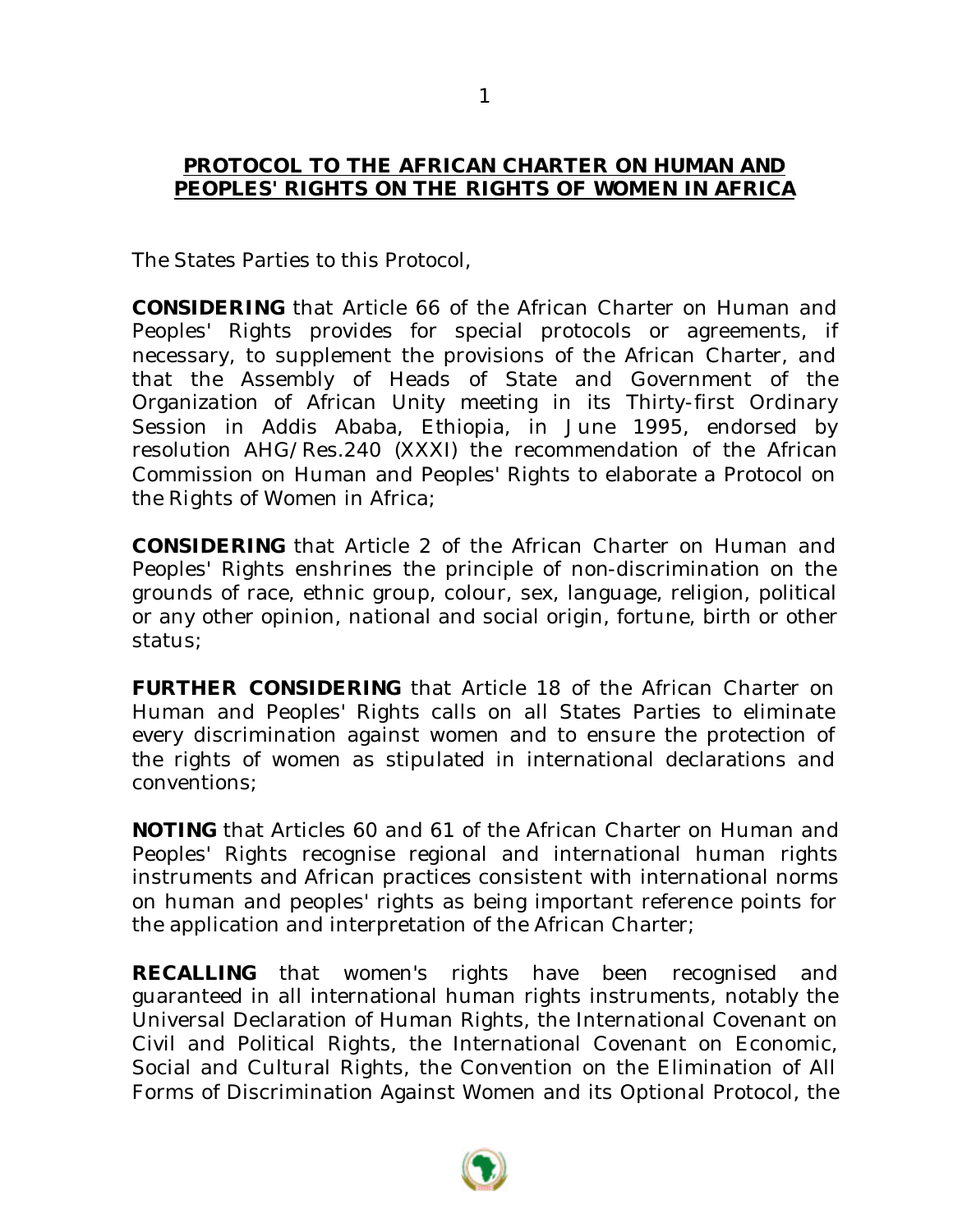African Charter on the Rights and Welfare of the Child, and all other international and regional conventions and covenants relating to the rights of women as being inalienable, interdependent and indivisible human rights;

**NOTING** that women's rights and women's essential role in development, have been reaffirmed in the United Nations Plans of Action on the Environment and Development in 1992, on Human Rights in 1993, on Population and Development in 1994 and on Social Development in 1995;

**RECALLING ALSO** United Nations Security Council's Resolution 1325 (2000) on the role of Women in promoting peace and security;

**REAFFIRMING** the principle of promoting gender equality as enshrined in the Constitutive Act of the African Union as well as the New Partnership for Africa's Development, relevant Declarations, Resolutions and Decisions, which underline the commitment of the African States to ensure the full participation of African women as equal partners in Africa's development;

**FURTHER NOTING** that the African Platform for Action and the Dakar Declaration of 1994 and the Beijing Platform for Action of 1995 call on all Member States of the United Nations, which have made a solemn commitment to implement them, to take concrete steps to give greater attention to the human rights of women in order to eliminate all forms of discrimination and of gender-based violence against women;

**RECOGNISING** the crucial role of women in the preservation of African values based on the principles of equality, peace, freedom, dignity, justice, solidarity and democracy;

**BEARING IN MIND** related Resolutions, Declarations, Recommendations, Decisions, Conventions and other Regional and Sub-Regional Instruments aimed at eliminating all forms of discrimination and at promoting equality between women and men;

**CONCERNED** that despite the ratification of the African Charter on Human and Peoples' Rights and other international human rights instruments by the majority of States Parties, and their solemn

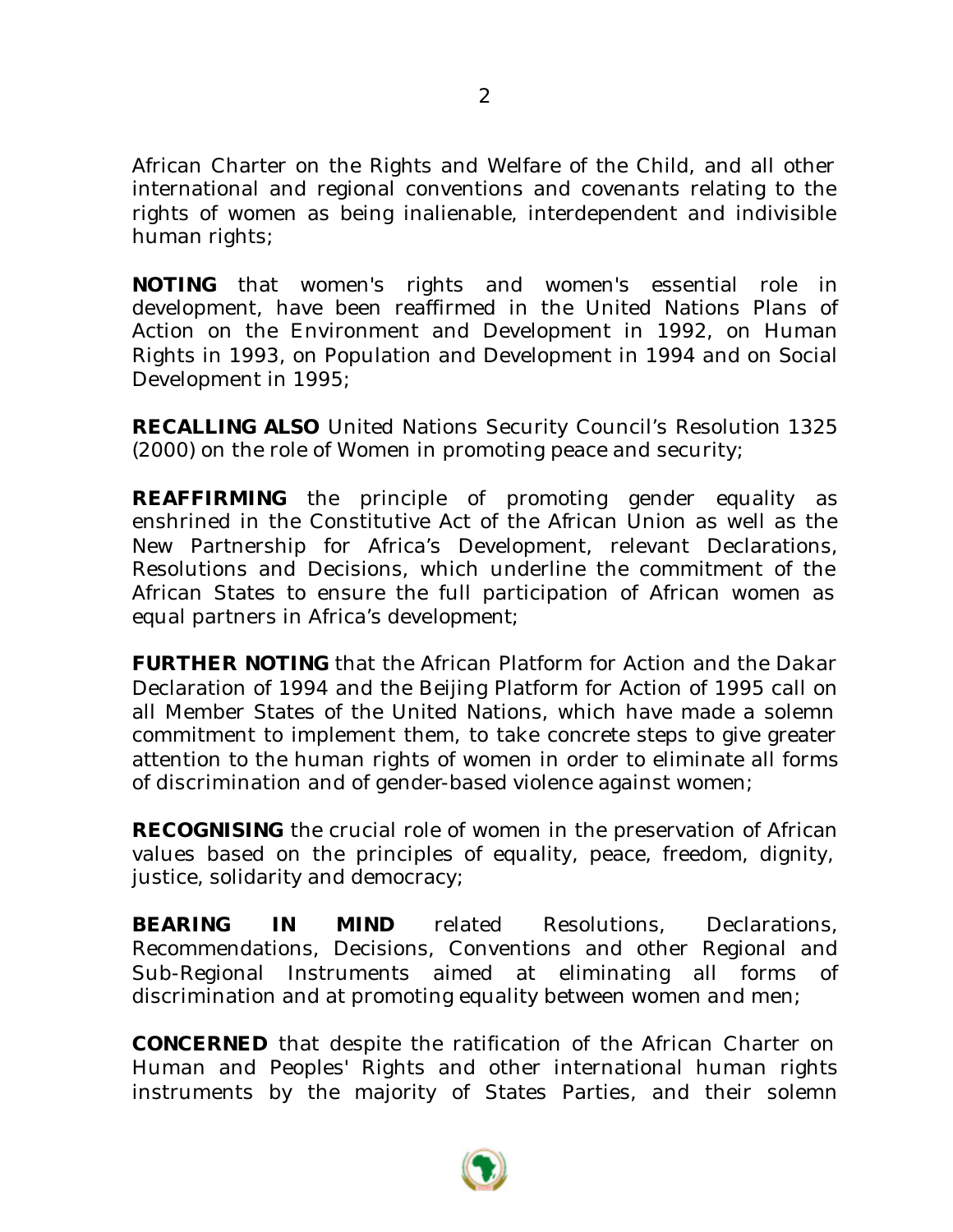commitment to eliminate all forms of discrimination and harmful practices against women, women in Africa still continue to be victims of discrimination and harmful practices;

**FIRMLY CONVINCED** that any practice that hinders or endangers the normal growth and affects the physical and psychological development of women and girls should be condemned and eliminated;

**DETERMINED** to ensure that the rights of women are promoted, realised and protected in order to enable them to enjoy fully all their human rights;

### **HAVE AGREED AS FOLLOWS:**

# **Article 1 Definitions**

For the purpose of the present Protocol:

- a) "African Charter" means the African Charter on Human and Peoples' Rights;
- b) "African Commission" means the African Commission on Human and Peoples' Rights;
- c) "Assembly" means the Assembly of Heads of State and Government of the African Union;
- d) "AU" means the African Union;
- e) ''Constitutive Act'' means the Constitutive Act of the African Union;
- f) "Discrimination against women" means any distinction, exclusion or restriction or any differential treatment based on sex and whose objectives or effects compromise or destroy the recognition, enjoyment or the exercise by

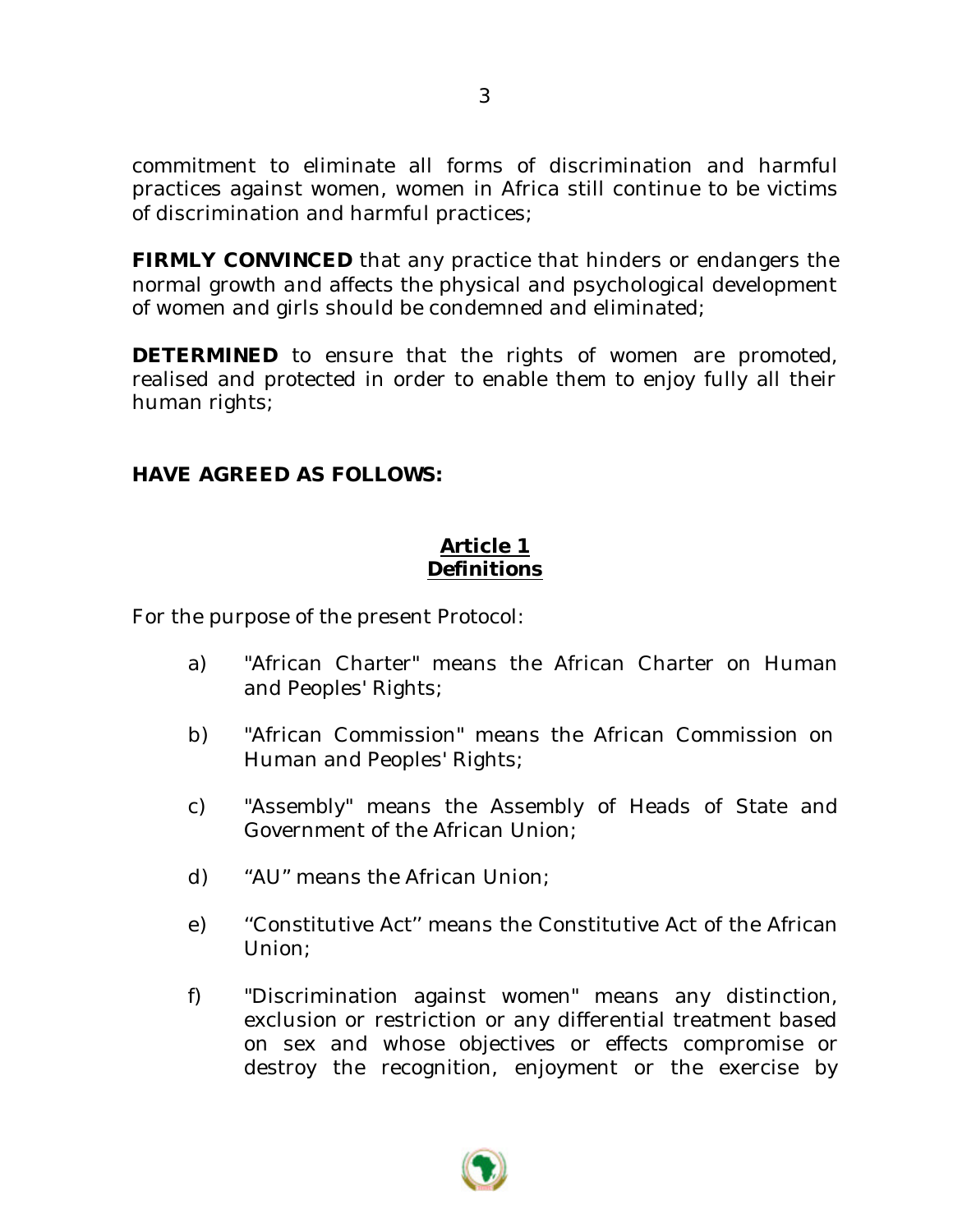women, regardless of their marital status, of human rights and fundamental freedoms in all spheres of life;

- g) "Harmful Practices" means all behaviour, attitudes and/or practices which negatively affect the fundamental rights of women and girls, such as their right to life, health, dignity, education and physical integrity;
- h) ''NEPAD'' means the New Partnership for Africa's Development established by the Assembly;
- i) "States Parties" means the States Parties to this Protocol;
- j) "Violence against women" means all acts perpetrated against women which cause or could cause them physical, sexual, psychological, and economic harm, including the threat to take such acts; or to undertake the imposition of arbitrary restrictions on or deprivation of fundamental freedoms in private or public life in peace time and during situations of armed conflicts or of war;
- k) "Women" means persons of female gender, including girls.

# **Article 2 Elimination of Discrimination Against Women**

1. States Parties shall combat all forms of discrimination against women through appropriate legislative, institutional and other measures. In this regard they shall:

- a) include in their national constitutions and other legislative instruments, if not already done, the principle of equality between women and men and ensure its effective application;
- b) enact and effectively implement appropriate legislative or regulatory measures, including those prohibiting and curbing all forms of discrimination particularly those

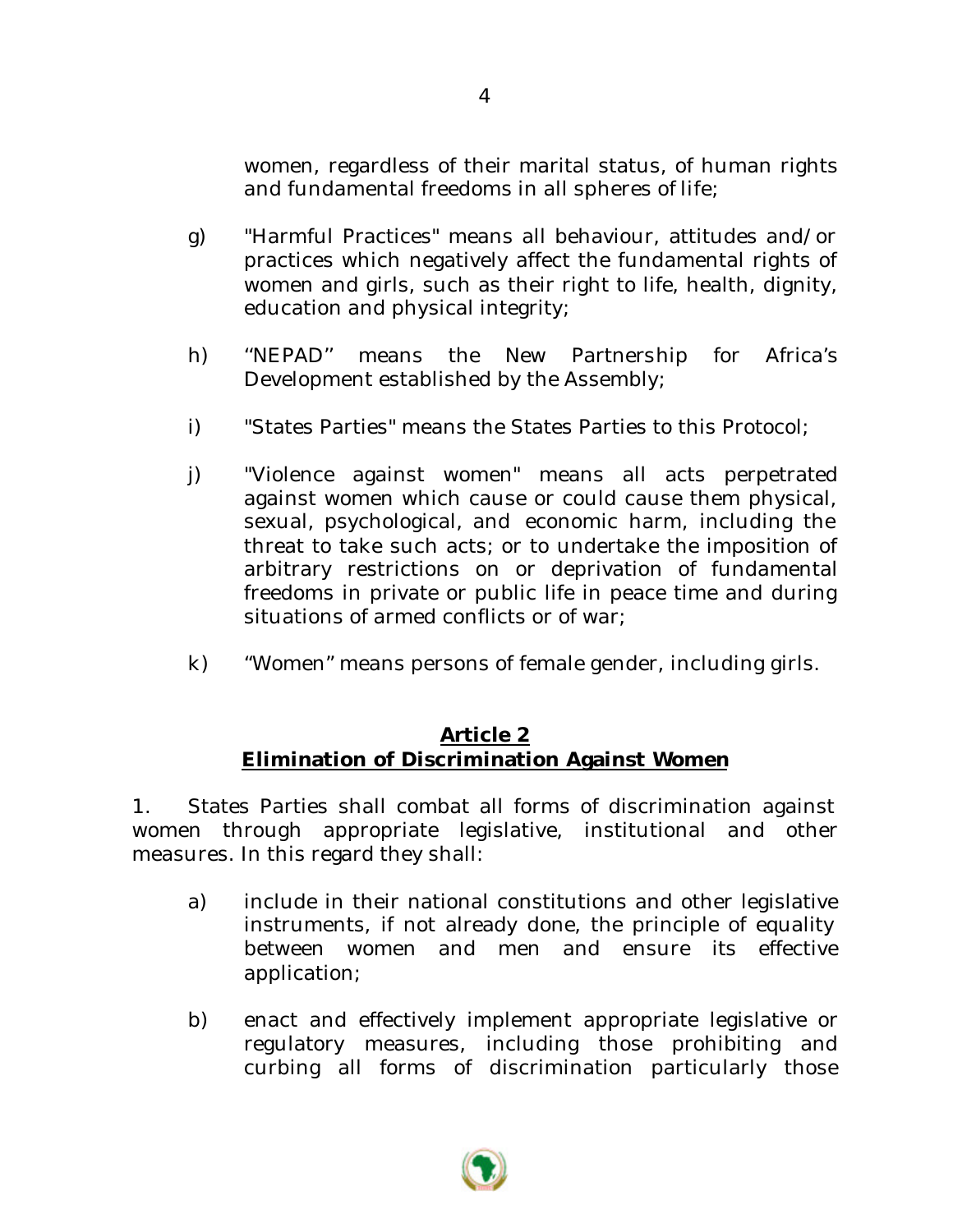harmful practices which endanger the health and general well-being of women;

- c) integrate a gender perspective in their policy decisions, legislation, development plans, programmes and activities and in all other spheres of life;
- d) take corrective and positive action in those areas where discrimination against women in law and in fact continues to exist;
- e) support the local, national, regional and continental initiatives directed at eradicating all forms of discrimination against women.

2. States Parties shall commit themselves to modify the social and cultural patterns of conduct of women and men through public education, information, education and communication strategies, with a view to achieving the elimination of harmful cultural and traditional practices and all other practices which are based on the idea of the inferiority or the superiority of either of the sexes, or on stereotyped roles for women and men.

# **Article 3 Right to Dignity**

1. Every woman shall have the right to dignity inherent in a human being and to the recognition and protection of her human and legal rights.

2. Every woman shall have the right to respect as a person and to the free development of her personality.

3. States Parties shall adopt and implement appropriate measures to prohibit any exploitation or degradation of women.

4. States Parties shall adopt and implement appropriate measures to ensure the protection of every woman's right to respect for her

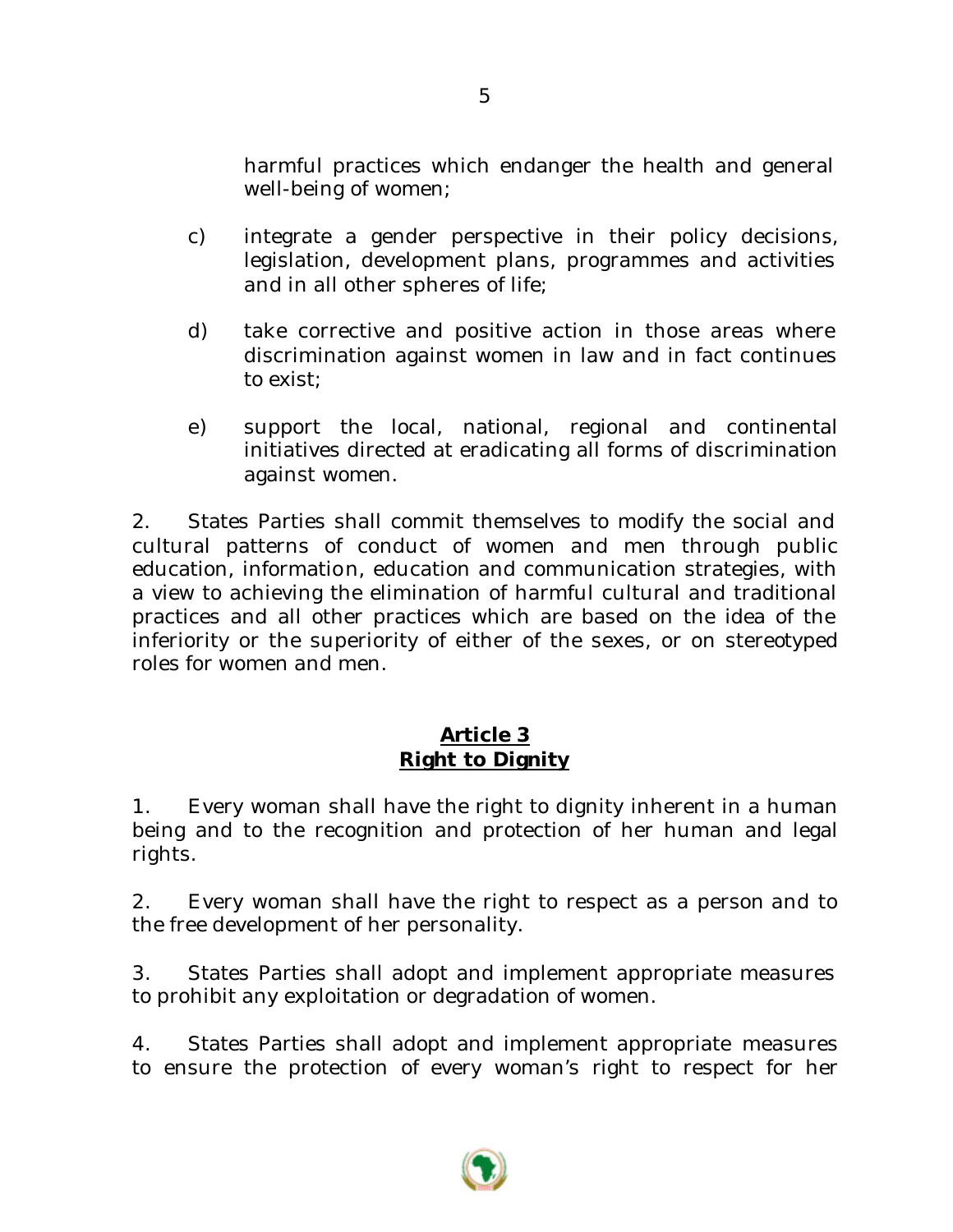dignity and protection of women from all forms of violence, particularly sexual and verbal violence.

# **Article 4 The Rights to Life, Integrity and Security of the Person**

1. Every woman shall be entitled to respect for her life and the integrity and security of her person. All forms of exploitation, cruel, inhuman or degrading punishment and treatment shall be prohibited.

- 2. States Parties shall take appropriate and effective measures to:
	- a) enact and enforce laws to prohibit all forms of violence against women including unwanted or forced sex whether the violence takes place in private or public;
	- b) adopt such other legislative, administrative, social and economic measures as may be necessary to ensure the prevention, punishment and eradication of all forms of violence against women;
	- c) identify the causes and consequences of violence against women and take appropriate measures to prevent and eliminate such violence;
	- d) actively promote peace education through curricula and social communication in order to eradicate elements in traditional and cultural beliefs, practices and stereotypes which legitimise and exacerbate the persistence and tolerance of violence against women;
	- e) punish the perpetrators of violence against women and implement programmes for the rehabilitation of women victims;
	- f) establish mechanisms and accessible services for effective information, rehabilitation and reparation for victims of violence against women;

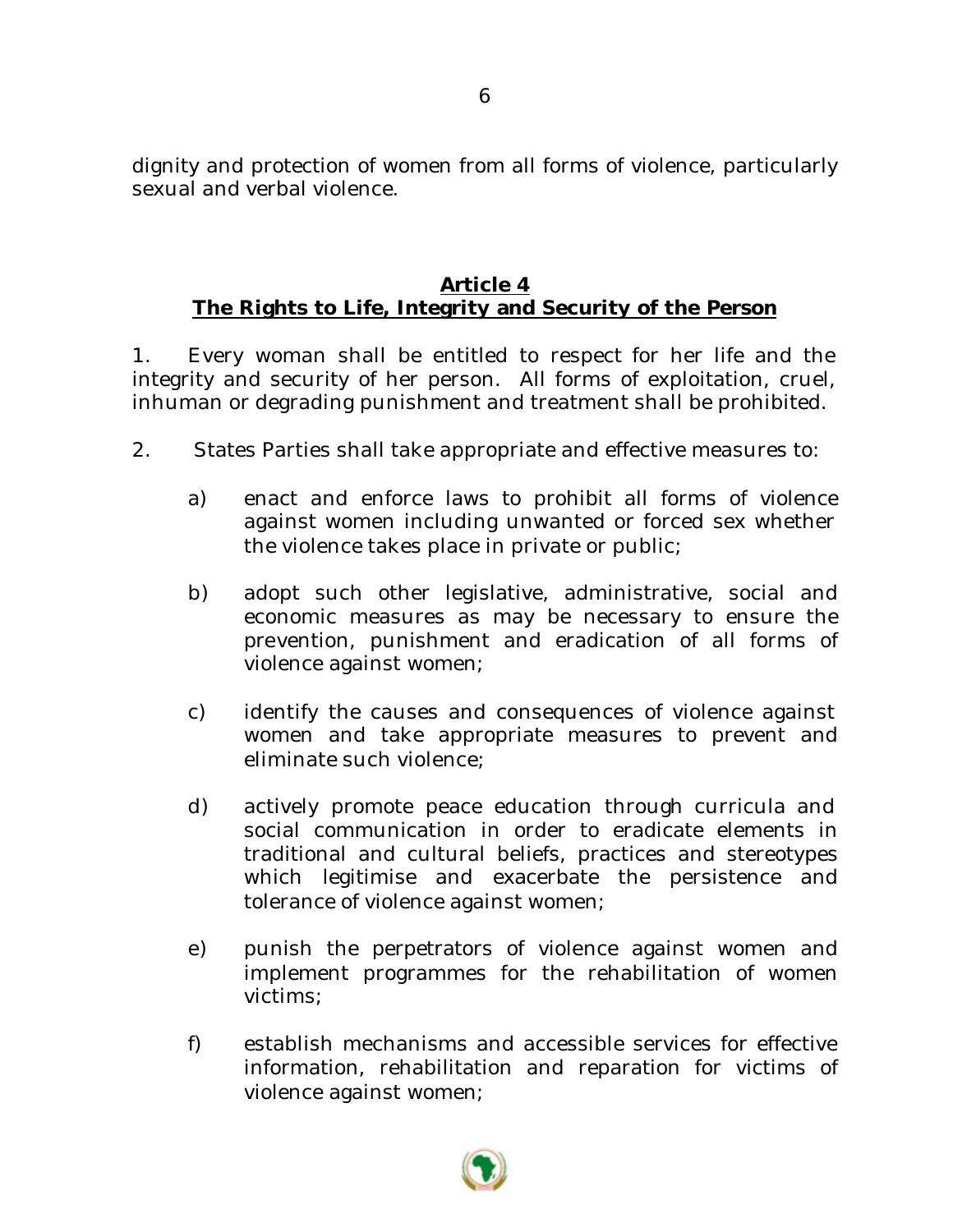- g) prevent and condemn trafficking in women, prosecute the perpetrators of such trafficking and protect those women most at risk;
- h) prohibit all medical or scientific experiments on women without their informed consent;
- i) provide adequate budgetary and other resources for the implementation and monitoring of actions aimed at preventing and eradicating violence against women;
- j) ensure that, in those countries where the death penalty still exists, not to carry out death sentences on pregnant or nursing women;
- k) ensure that women and men enjoy equal rights in terms of access to refugee status determination procedures and that women refugees are accorded the full protection and benefits guaranteed under international refugee law, including their own identity and other documents.

### **Article 5 Elimination of Harmful Practices**

States Parties shall prohibit and condemn all forms of harmful practices which negatively affect the human rights of women and which are contrary to recognised international standards. States Parties shall take all necessary legislative and other measures to eliminate such practices, including:

- a) creation of public awareness in all sectors of society regarding harmful practices through information, formal and informal education and outreach programmes;
- b) prohibition, through legislative measures backed by sanctions, of all forms of female genital mutilation, scarification, medicalisation and para-medicalisation of female genital mutilation and all other practices in order to eradicate them;



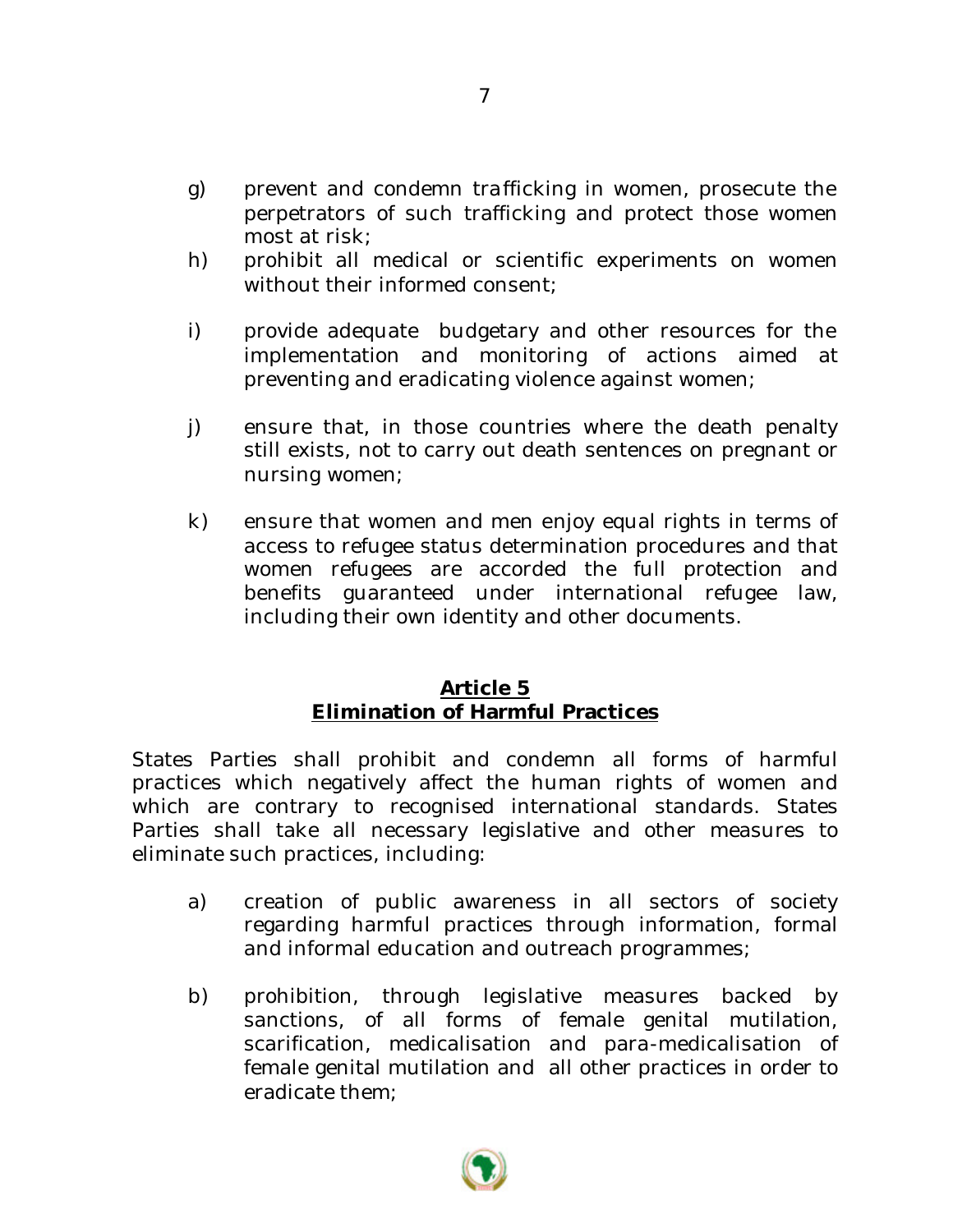- c) provision of necessary support to victims of harmful practices through basic services such as health services, legal and judicial support, emotional and psychological counselling as well as vocational training to make them self-supporting;
- d) protection of women who are at risk of being subjected to harmful practices or all other forms of violence, abuse and intolerance.

# **Article 6 Marriage**

States Parties shall ensure that women and men enjoy equal rights and are regarded as equal partners in marriage. They shall enact appropriate national legislative measures to guarantee that:

- a) no marriage shall take place without the free and full consent of both parties;
- b) the minimum age of marriage for women shall be 18 years;
- c) monogamy is encouraged as the preferred form of marriage and that the rights of women in marriage and family, including in polygamous marital relationships are promoted and protected;
- d) every marriage shall be recorded in writing and registered in accordance with national laws, in order to be legally recognised;
- e) the husband and wife shall, by mutual agreement, choose their matrimonial regime and place of residence;
- f) a married woman shall have the right to retain her maiden name, to use it as she pleases, jointly or separately with her husband's surname;

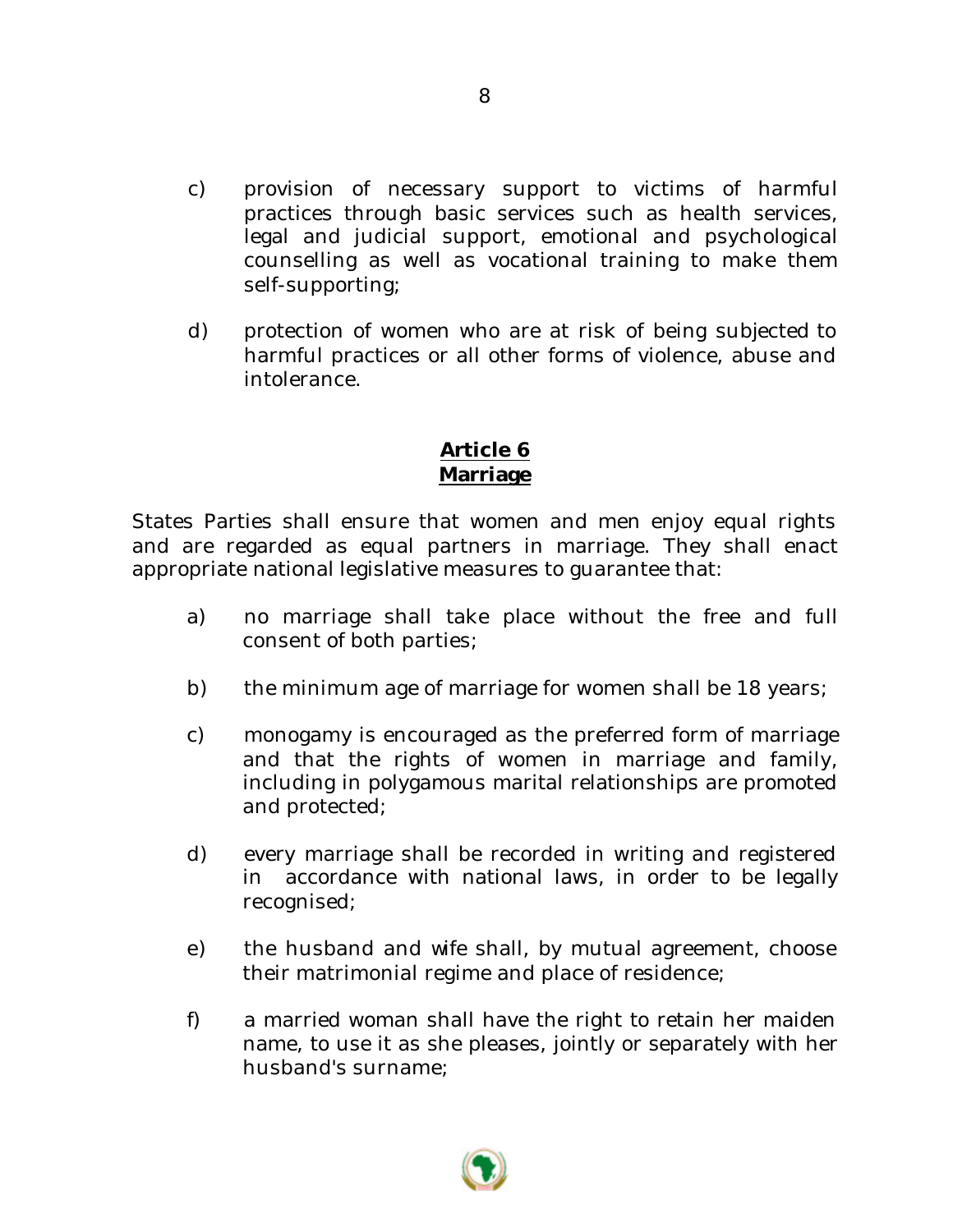- g) a woman shall have the right to retain her nationality or to acquire the nationality of her husband;
- h) a woman and a man shall have equal rights, with respect to the nationality of their children except where this is contrary to a provision in national legislation or is contrary to national security interests;
- i) a woman and a man shall jointly contribute to safeguarding the interests of the family, protecting and educating their children;
- j) during her marriage, a woman shall have the right to acquire her own property and to administer and manage it freely.

### **Article 7 Separation, Divorce and Annulment of Marriage**

States Parties shall enact appropriate legislation to ensure that women and men enjoy the same rights in case of separation, divorce or annulment of marriage. In this regard, they shall ensure that:

- a) separation, divorce or annulment of a marriage shall be effected by judicial order;
- b) women and men shall have the same rights to seek separation, divorce or annulment of a marriage;
- c) in case of separation, divorce or annulment of marriage, women and men shall have reciprocal rights and responsibilities towards their children. In any case, the interests of the children shall be given paramount importance;
- d) in case of separation, divorce or annulment of marriage, women and men shall have the right to an equitable sharing of the joint property deriving from the marriage.

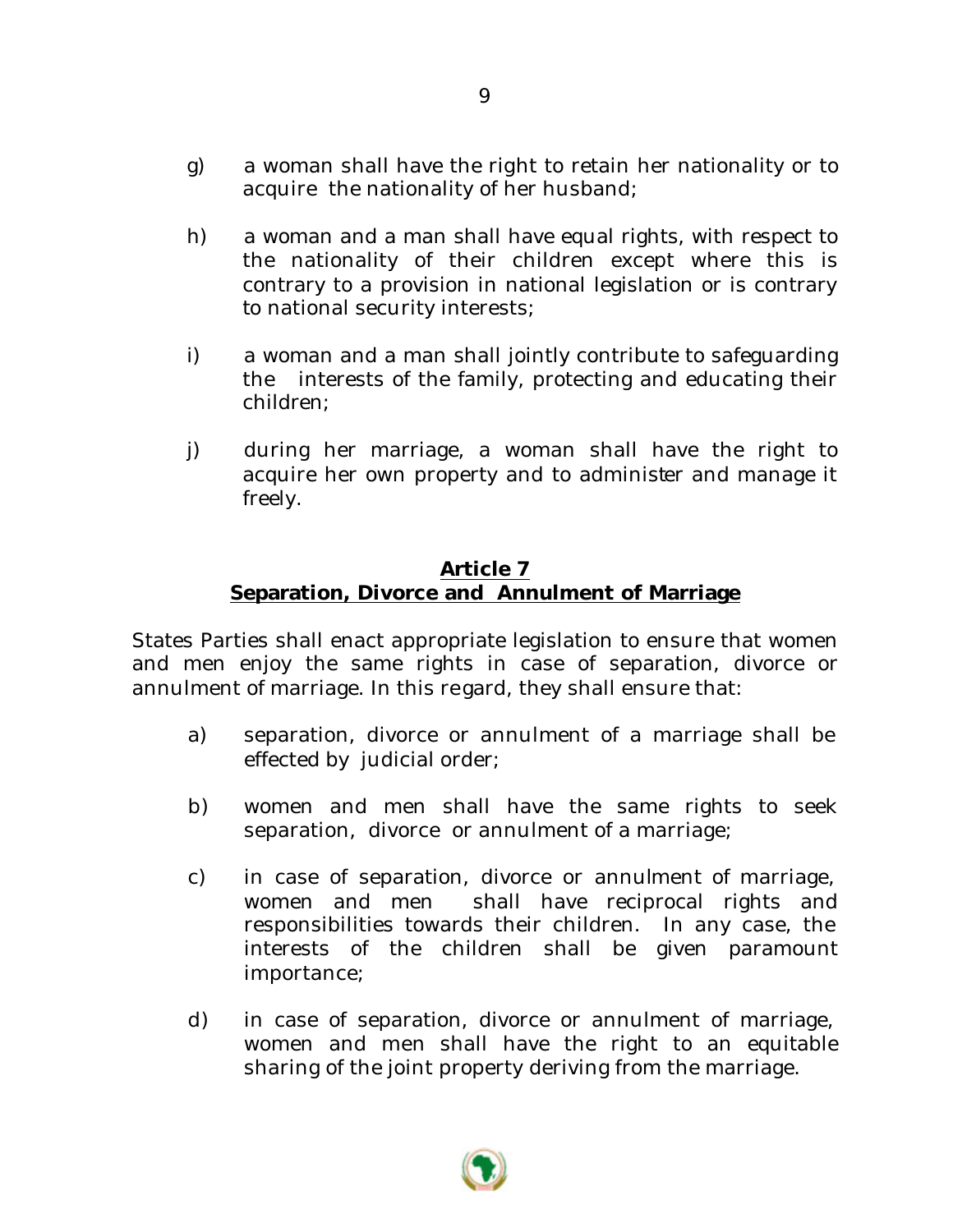# **Article 8 Access to Justice and Equal Protection before the Law**

Women and men are equal before the law and shall have the right to equal protection and benefit of the law. States Parties shall take all appropriate measures to ensure:

- a) effective access by women to judicial and legal services, including legal aid;
- b) support to local, national, regional and continental initiatives directed at providing women access to legal services, including legal aid;
- c) the establishment of adequate educational and other appropriate structures with particular attention to women and to sensitise everyone to the rights of women;
- d) that law enforcement organs at all levels are equipped to effectively interpret and enforce gender equality rights;
- e) that women are represented equally in the judiciary and law enforcement organs;
- f) reform of existing discriminatory laws and practices in order to promote and protect the rights of women.

# **Article 9 Right to Participation in the Political and Decision-Making Process**

1. States Parties shall take specific positive action to promote participative governance and the equal participation of women in the political life of their countries through affirmative action, enabling national legislation and other measures to ensure that:

a) women participate without any discrimination in all elections;

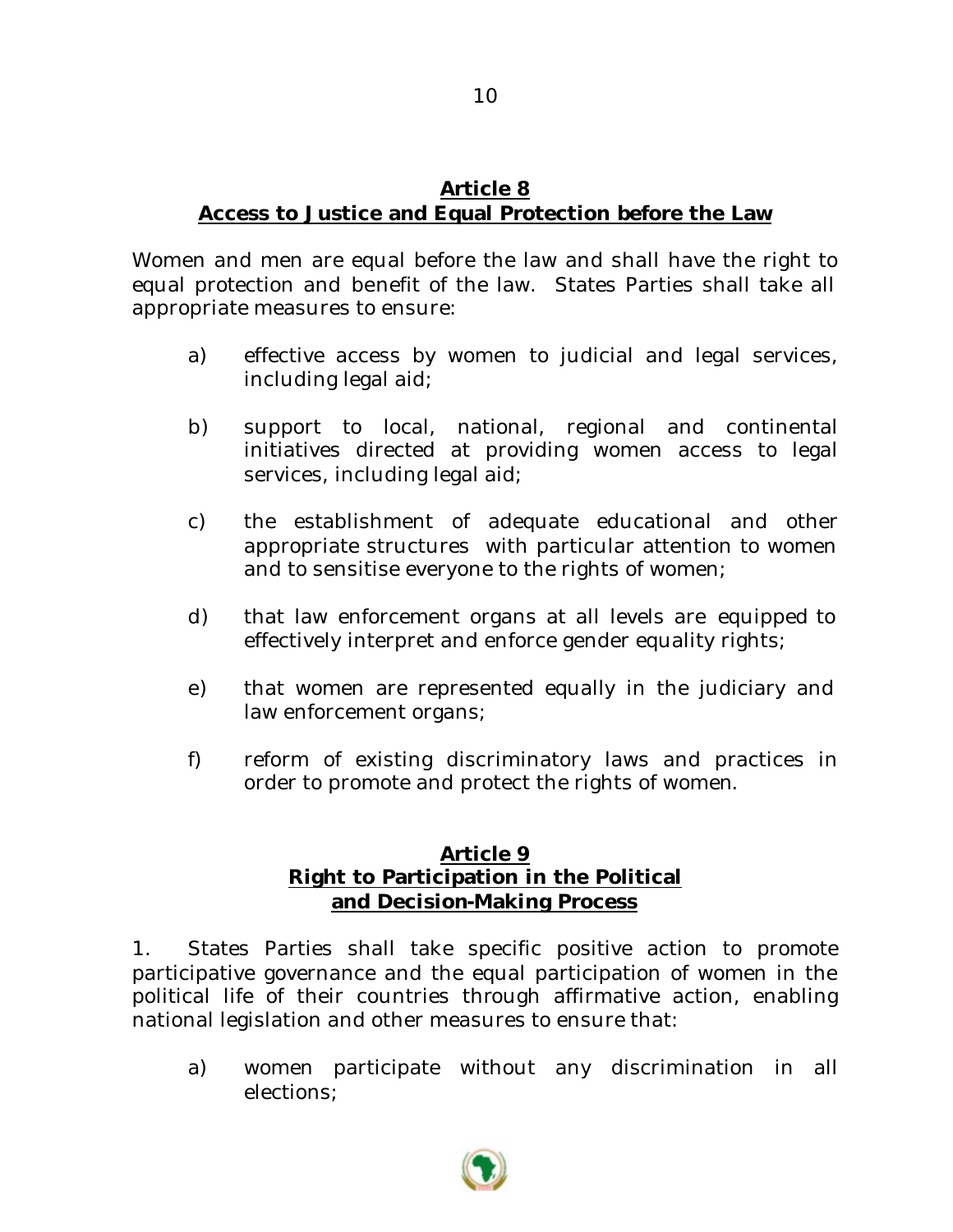- b) women are represented equally at all levels with men in all electoral processes;
- c) women are equal partners with men at all levels of development and implementation of State policies and development programmes .

2. States Parties shall ensure increased and effective representation and participation of women at all levels of decision-making.

# **Article 10 Right to Peace**

1. Women have the right to a peaceful existence and the right to participate in the promotion and maintenance of peace.

2. States Parties shall take all appropriate measures to ensure the increased participation of women:

a) in programmes of education for peace and a culture of peace;

- b) in the structures and processes for conflict prevention, management and resolution at local, national, regional, continental and international levels;
- c) in the local, national, regional, continental and international decision making structures to ensure physical, psychological, social and legal protection of asylum seekers, refugees, returnees and displaced persons, in particular women;
- d) in all levels of the structures established for the management of camps and settlements for asylum seekers, refugees, returnees and displaced persons, in particular, women;

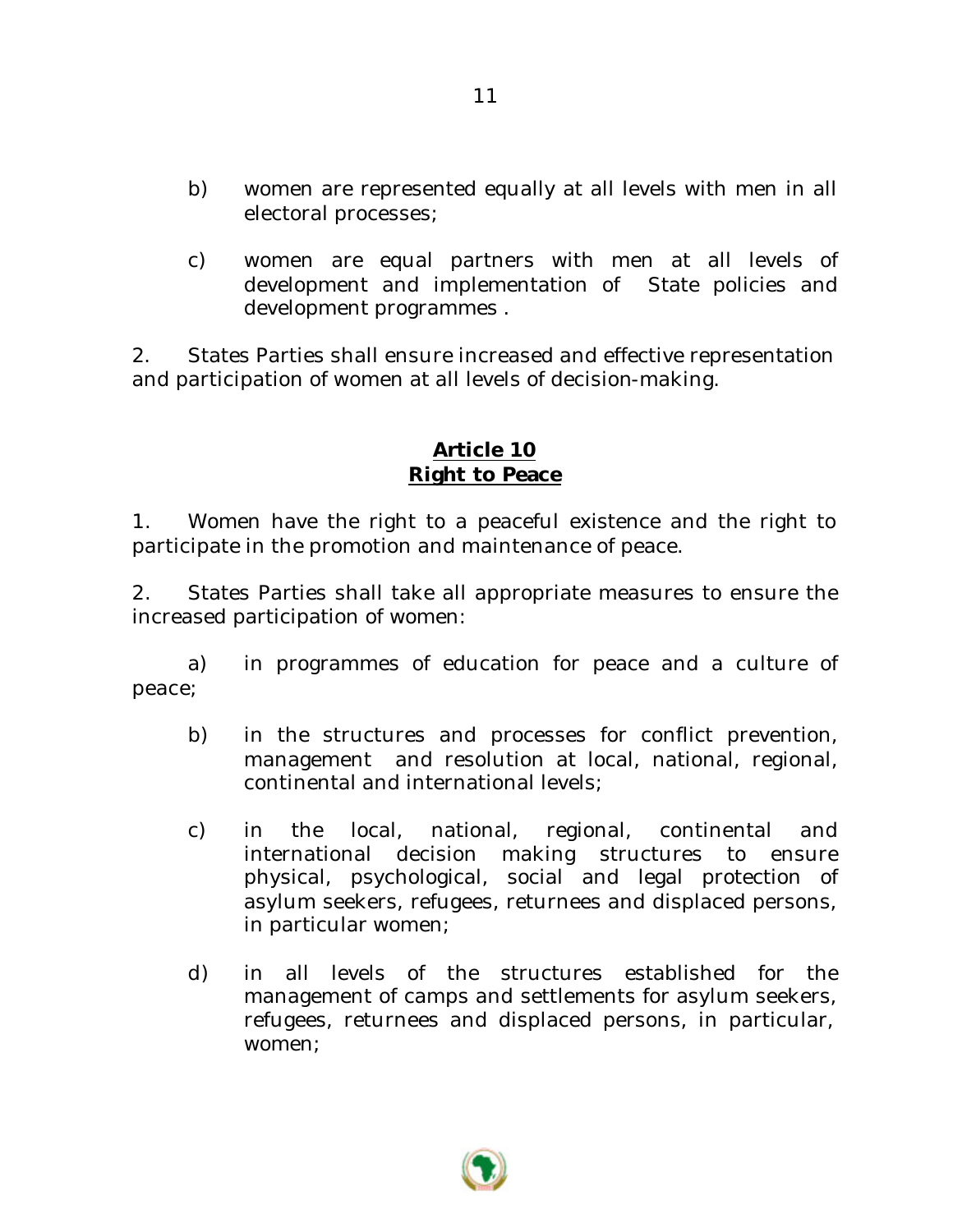e) in all aspects of planning, formulation and implementation of post-conflict reconstruction and rehabilitation.

3. States Parties shall take the necessary measures to reduce military expenditure significantly in favour of spending on social development in general, and the promotion of women in particular.

### **Article 11 Protection of Women in Armed Conflicts**

1. States Parties undertake to respect and ensure respect for the rules of international humanitarian law applicable in armed conflict situations, which affect the population, particularly women.

2. States Parties shall, in accordance with the obligations incumbent upon them under international humanitarian law, protect civilians including women, irrespective of the population to which they belong, in the event of armed conflict.

3. States Parties undertake to protect asylum seeking women, refugees, returnees and internally displaced persons, against all forms of violence, rape and other forms of sexual exploitation, and to ensure that such acts are considered war crimes, genocide and/or crimes against humanity and that their perpetrators are brought to justice before a competent criminal jurisdiction.

4. States Parties shall take all necessary measures to ensure that no child, especially girls under 18 years of age, take a direct part in hostilities and that no child is recruited as a soldier.

# **Article 12 Right to Education and Training**

- 1. States Parties shall take all appropriate measures to:
	- a) eliminate all forms of discrimination against women and guarantee equal opportunity and access in the sphere of education and training;

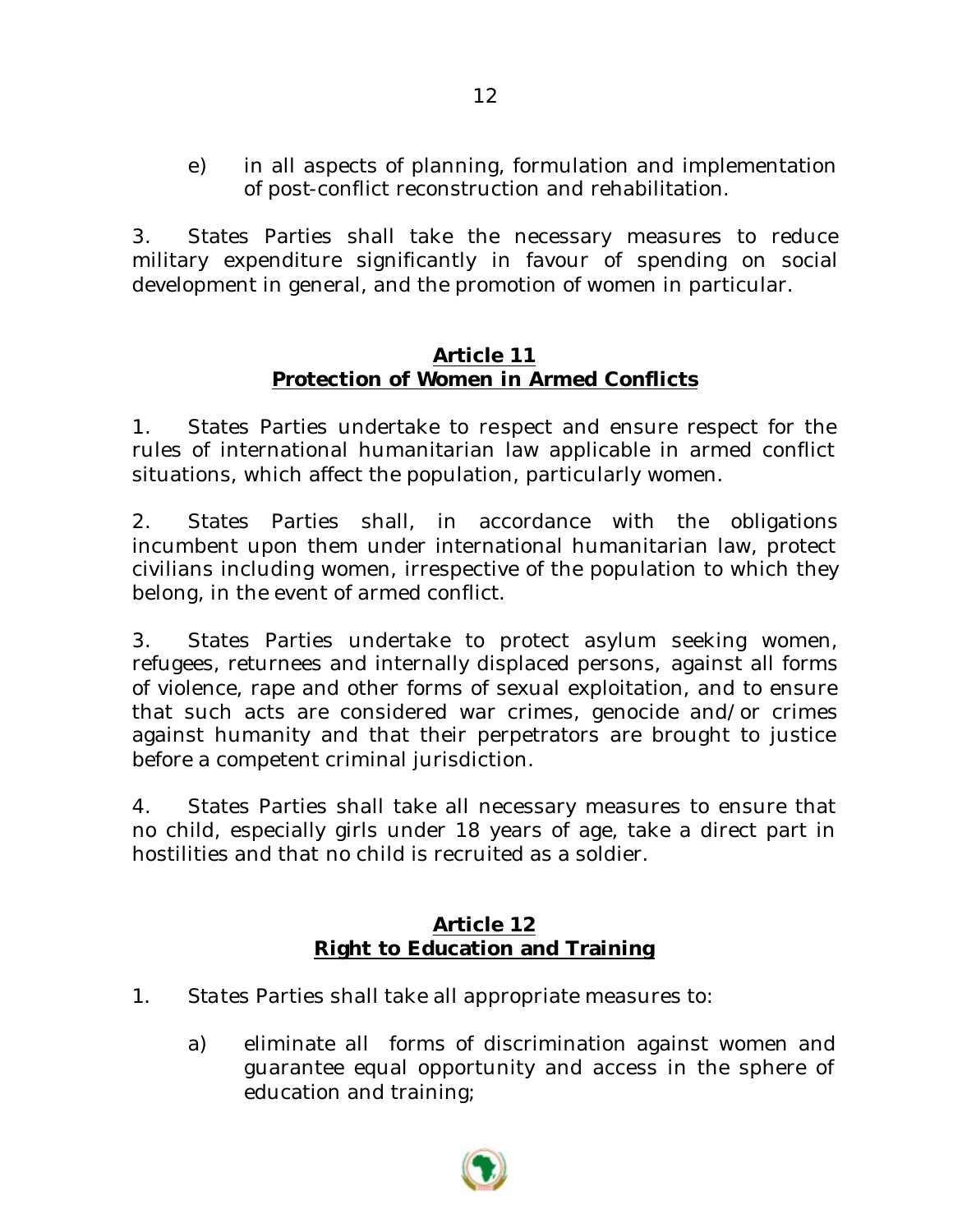- b) eliminate all stereotypes in textbooks, syllabuses and the media, that perpetuate such discrimination;
- c) protect women, especially the girl-child from all forms of abuse, including sexual harassment in schools and other educational institutions and provide for sanctions against the perpetrators of such practices;
- d) provide access to counselling and rehabilitation services to women who suffer abuses and sexual harassment;
- e) integrate gender sensitisation and human rights education at all levels of education curricula including teacher training.
- 2. States Parties shall take specific positive action to:
	- a) promote literacy among women;
	- b) promote education and training for women at all levels and in all disciplines, particularly in the fields of science and technology;
	- c) promote the enrolment and retention of girls in schools and other training institutions and the organisation of programmes for women who leave school prematurely.

### **Article 13 Economic and Social Welfare Rights**

States Parties shall adopt and enforce legislative and other measures to guarantee women equal opportunities in work and career advancement and other economic opportunities. In this respect, they shall:

a) promote equality of access to employment;

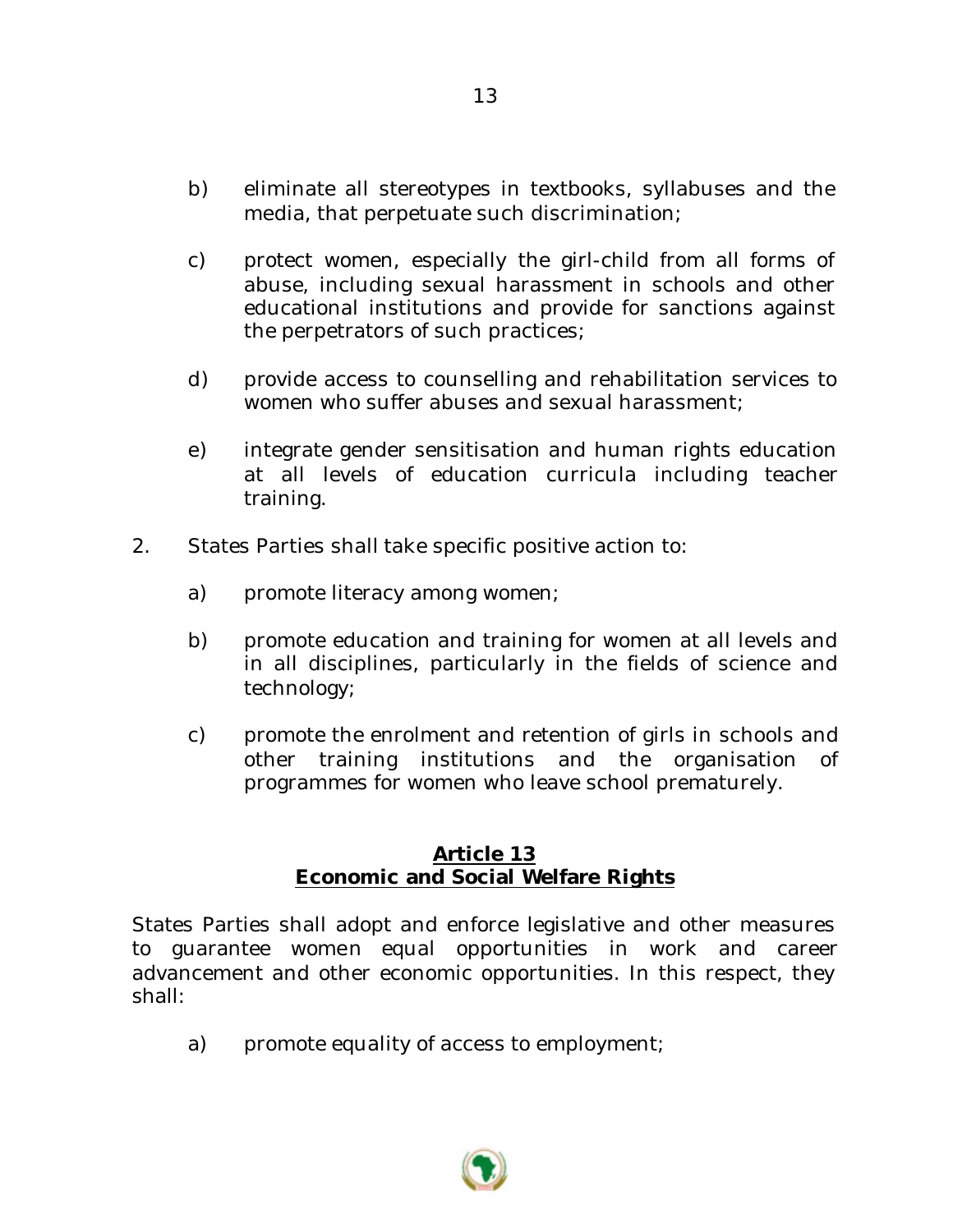- b) promote the right to equal remuneration for jobs of equal value for women and men;
- c) ensure transparency in recruitment, promotion and dismissal of women and combat and punish sexual harassment in the workplace;
- d) guarantee women the freedom to choose their occupation, and protect them from exploitation by their employers violating and exploiting their fundamental rights as recognised and guaranteed by conventions, laws and regulations in force;
- e) create conditions to promote and support the occupations and economic activities of women, in particular, within the informal sector;
- f) establish a system of protection and social insurance for women working in the informal sector and sensitise them to adhere to it;
- g) introduce a minimum age for work and prohibit the employment of children below that age, and prohibit, combat and punish all forms of exploitation of children, especially the girl-child;
- h) take the necessary measures to recognise the economic value of the work of women in the home;
- i) guarantee adequate and paid pre- and post-natal maternity leave in both the private and public sectors;
- j) ensure the equal application of taxation laws to women and men;
- k) recognise and enforce the right of salaried women to the same allowances and entitlements as those granted to salaried men for their spouses and children;



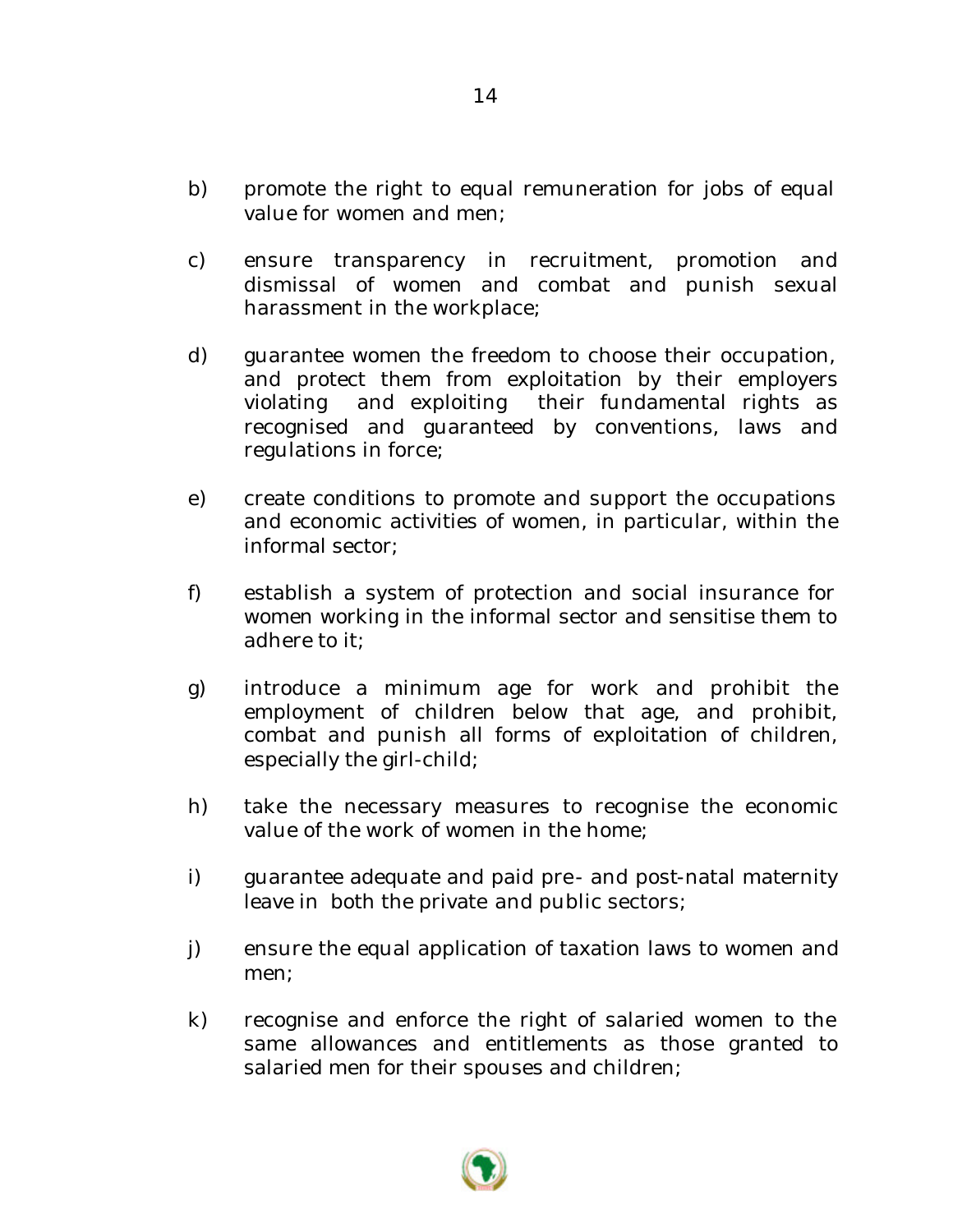- l) recognise that both parents bear the primary responsibility for the upbringing and development of children and that this is a social function for which the State and the private sector have secondary responsibility;
- m) take effective legislative and administrative measures to prevent the exploitation and abuse of women in advertising and pornography.

# **Article 14 Health and Reproductive Rights**

1. States Parties shall ensure that the right to health of women, including sexual and reproductive health is respected and promoted. This includes:

- a) the right to control their fertility;
- b) the right to decide whether to have children, the number of children and the spacing of children;
- c) the right to choose any method of contraception;
- d) the right to self**-**protection and to be protected against sexually transmitted infections, including HIV/AIDS;
- e) the right to be informed on one's health status and on the health status of one's partner, particularly if affected with sexually transmitted infections, including HIV/AIDS, in accordance with internationally recognised standards and best practices;
- g) the right to have family planning education.
- 2. States Parties shall take all appropriate measures to:
	- a) provide adequate, affordable and accessible health services, including information, education and communication programmes to women especially those in rural areas;



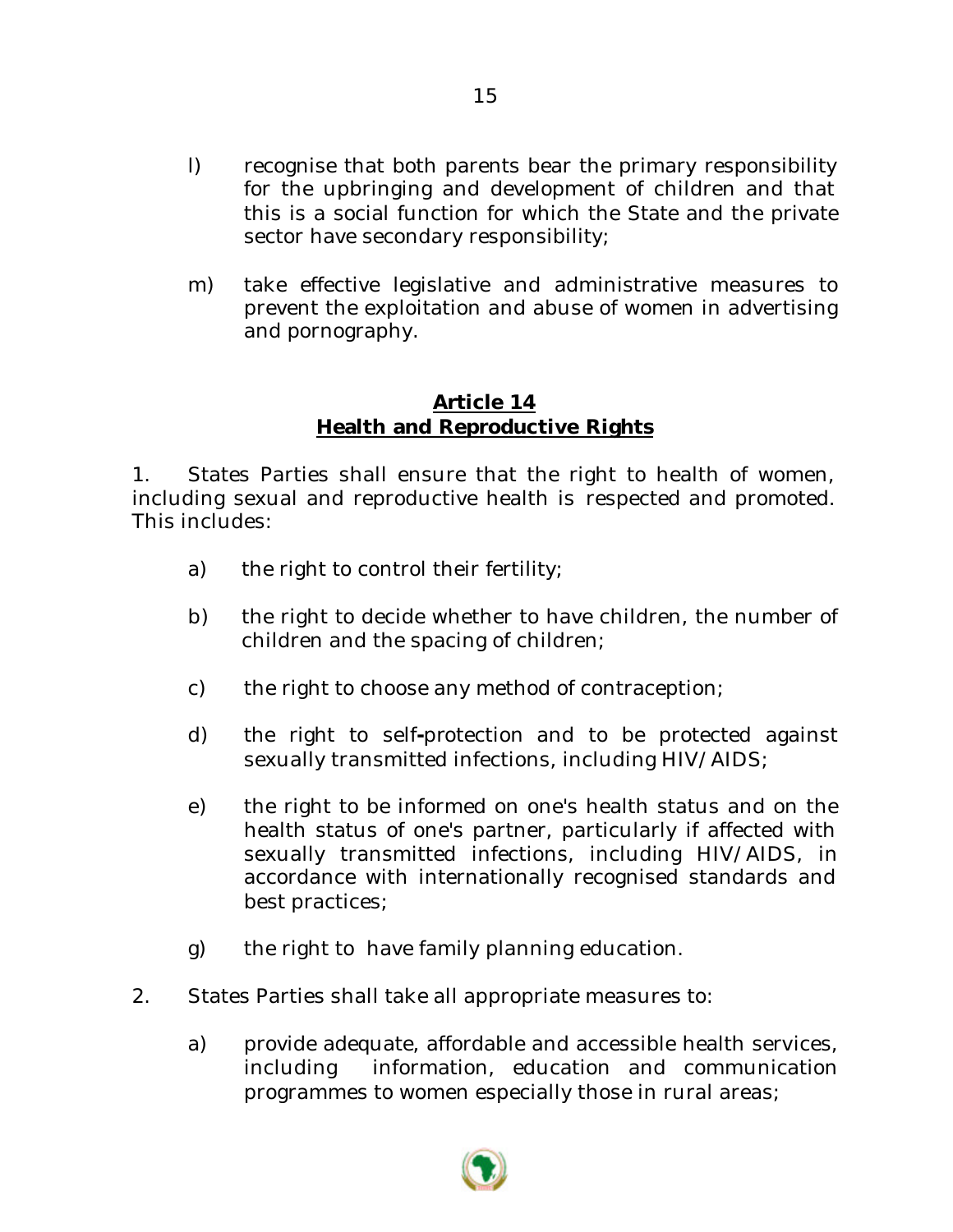- b) establish and strengthen existing pre-natal, delivery and post-natal health and nutritional services for women during pregnancy and while they are breast-feeding;
- c) protect the reproductive rights of women by authorising medical abortion in cases of sexual assault, rape, incest, and where the continued pregnancy endangers the mental and physical health of the mother or the life of the mother or the foetus.

#### **Article 15 Right to Food Security**

States Parties shall ensure that women have the right to nutritious and adequate food. In this regard, they shall take appropriate measures to:

- a) provide women with access to clean drinking water, sources of domestic fuel, land, and the means of producing nutritious food;
- b) establish adequate systems of supply and storage to ensure food security.

#### **Article 16 Right to Adequate Housing**

Women shall have the right to equal access to housing and to acceptable living conditions in a healthy environment. To ensure this right, States Parties shall grant to women, whatever their marital status, access to adequate housing.

### **Article 17 Right to Positive Cultural Context**

1. Women shall have the right to live in a positive cultural context and to participate at all levels in the determination of cultural policies.

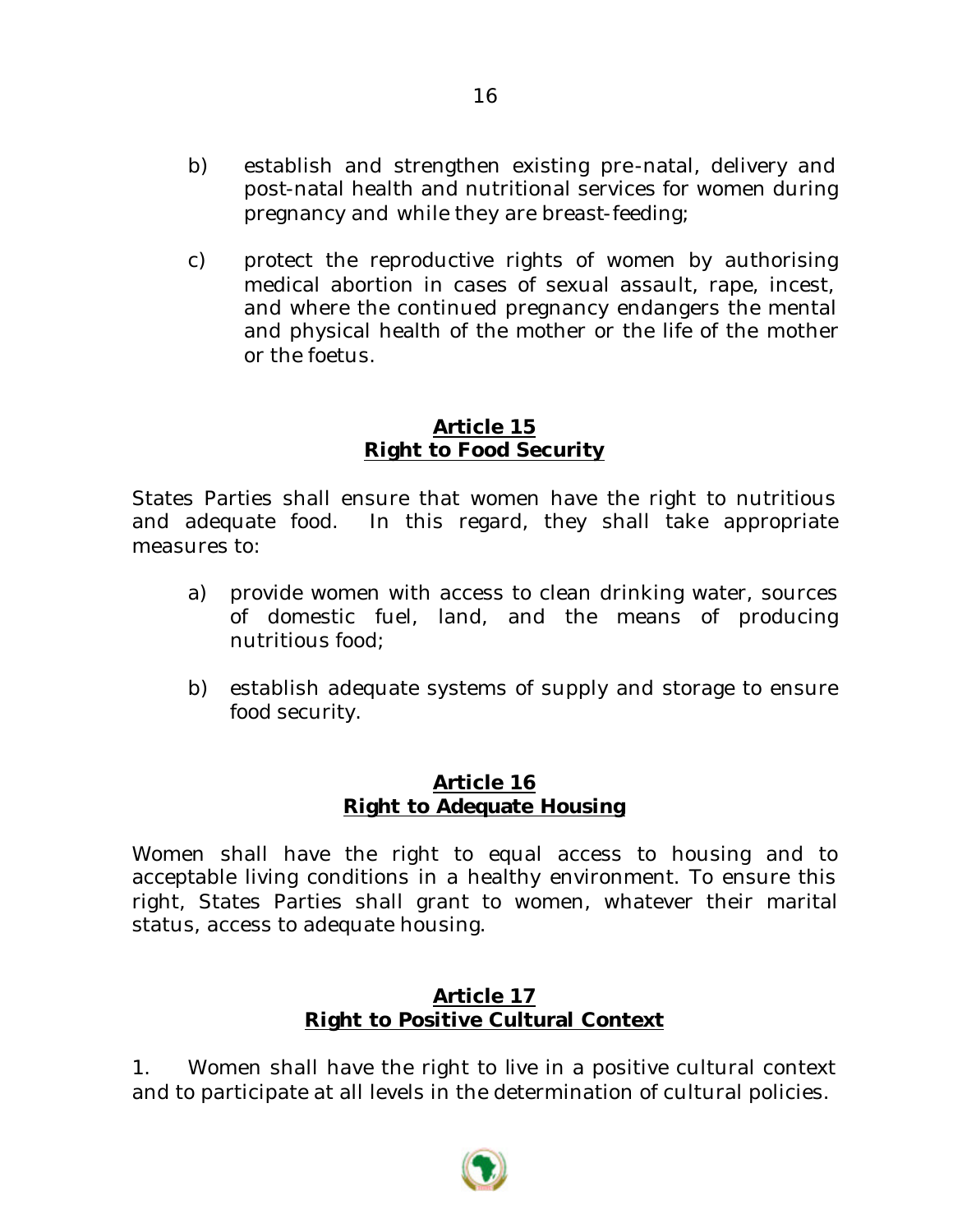2. States Parties shall take all appropriate measures to enhance the participation of women in the formulation of cultural policies at all levels.

### **Article 18 Right to a Healthy and Sustainable Environment**

1. Women shall have the right to live in a healthy and sustainable environment.

- 2. States Parties shall take all appropriate measures to:
	- a) ensure greater participation of women in the planning, management and preservation of the environment and the sustainable use of natural resources at all levels;
	- b) promote research and investment in new and renewable energy sources and appropriate technologies, including information technologies and facilitate women's access to, and participation in their control;
	- c) protect and enable the development of women's indigenous knowledge systems**;**
	- c) regulate the management, processing, storage and disposal of domestic waste;
	- d) ensure that proper standards are followed for the storage, transportation and disposal of toxic waste.

# **Article 19 Right to Sustainable Development**

Women shall have the right to fully enjoy their right to sustainable development. In this connection, the States Parties shall take all appropriate measures to:

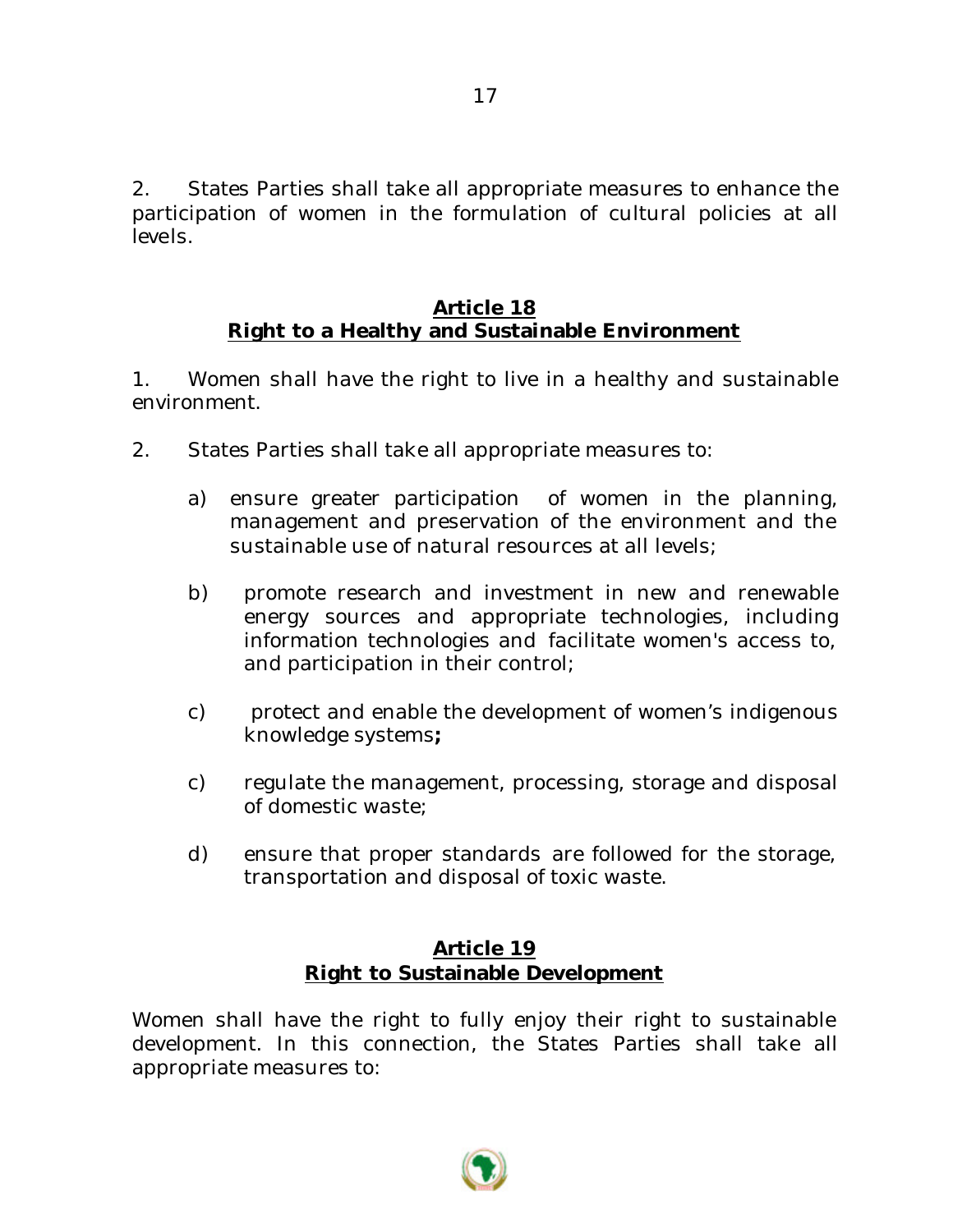- a) introduce the gender perspective in the national development planning procedures;
- b) ensure participation of women at all levels in the conceptualisation, decision-making, implementation and evaluation of development policies and programmes;
- c) promote women's access to and control over productive resources such as land and guarantee their right to property;
- d) promote women's access to credit, training, skills development and extension services at rural and urban levels in order to provide women with a higher quality of life and reduce the level of poverty among women;
- e) take into account indicators of human development specifically relating to women in the elaboration of development policies and programmes; and
- f) ensure that the negative effects of globalisation and any adverse effects of the implementation of trade and economic policies and programmes are reduced to the minimum for women.

# **Article 20 Widows' Rights**

States Parties shall take appropriate legal measures to ensure that widows enjoy all human rights through the implementation of the following provisions:

- a) that widows are not subjected to inhuman, humiliating or degrading treatment;
- b) that a widow shall automatically become the guardian and custodian of her children, after the death of her husband, unless this is contrary to the interests and the welfare of the children;

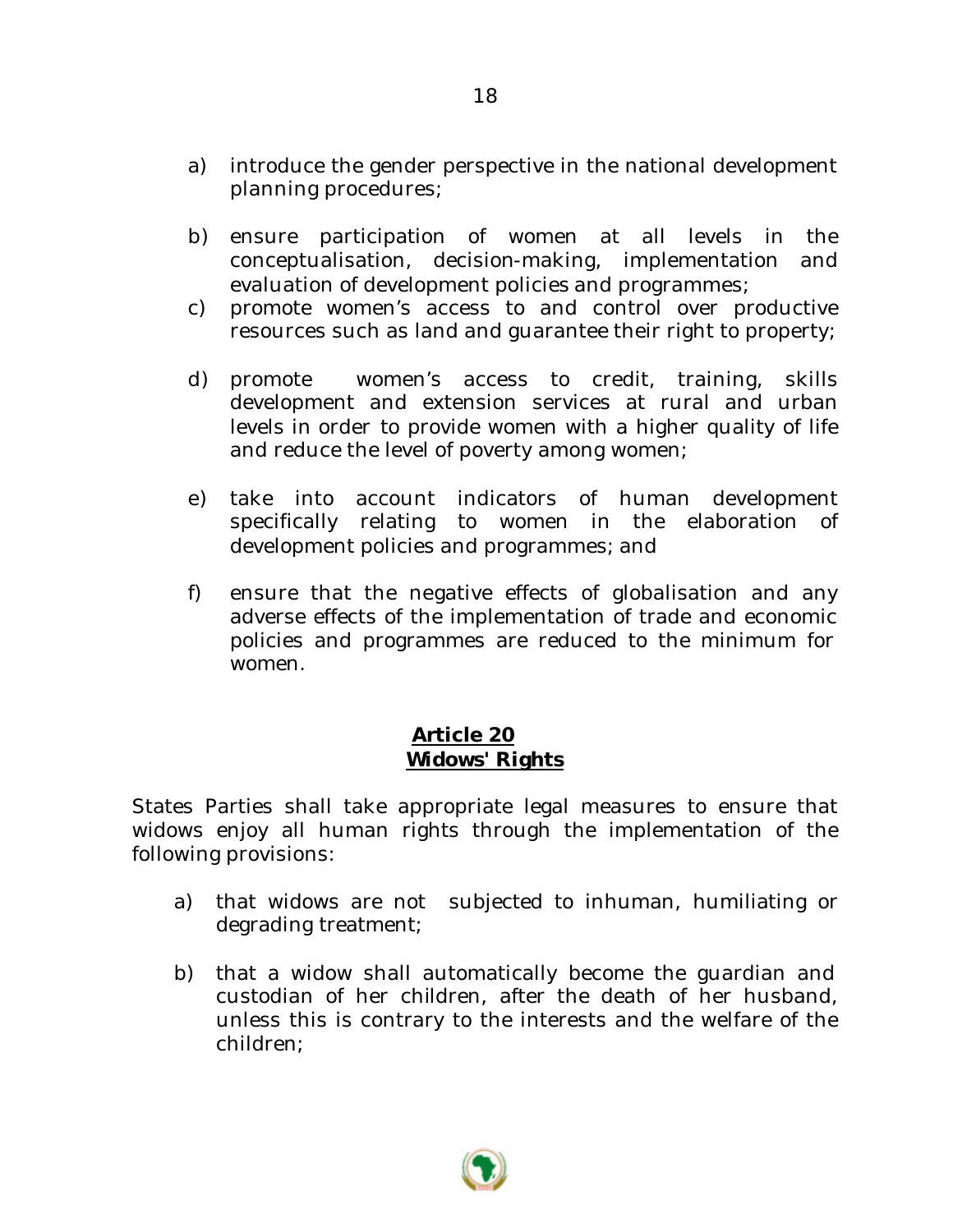c) that a widow shall have the right to remarry, and in that event, to marry the person of her choice.

### **Article 21 Right to Inheritance**

1. A widow shall have the right to an equitable share in the inheritance of the property of her husband. A widow shall have the right to continue to live in the matrimonial house. In case of remarriage, she shall retain this right if the house belongs to her or she has inherited it.

2. Women and men shall have the right to inherit, in equitable shares, their parents' properties.

#### **Article 22 Special Protection of Elderly Women**

The States Parties undertake to:

- a) provide protection to elderly women and take specific measures commensurate with their physical, economic and social needs as well as their access to employment and professional training;
- b) ensure the right of elderly women to freedom from violence, including sexual abuse, discrimination based on age and the right to be treated with dignity.

### **Article 23 Special Protection of Women with Disabilities**

The States Parties undertake to:

a) ensure the protection of women with disabilities and take specific measures commensurate with their physical, economic and social needs to facilitate their access to

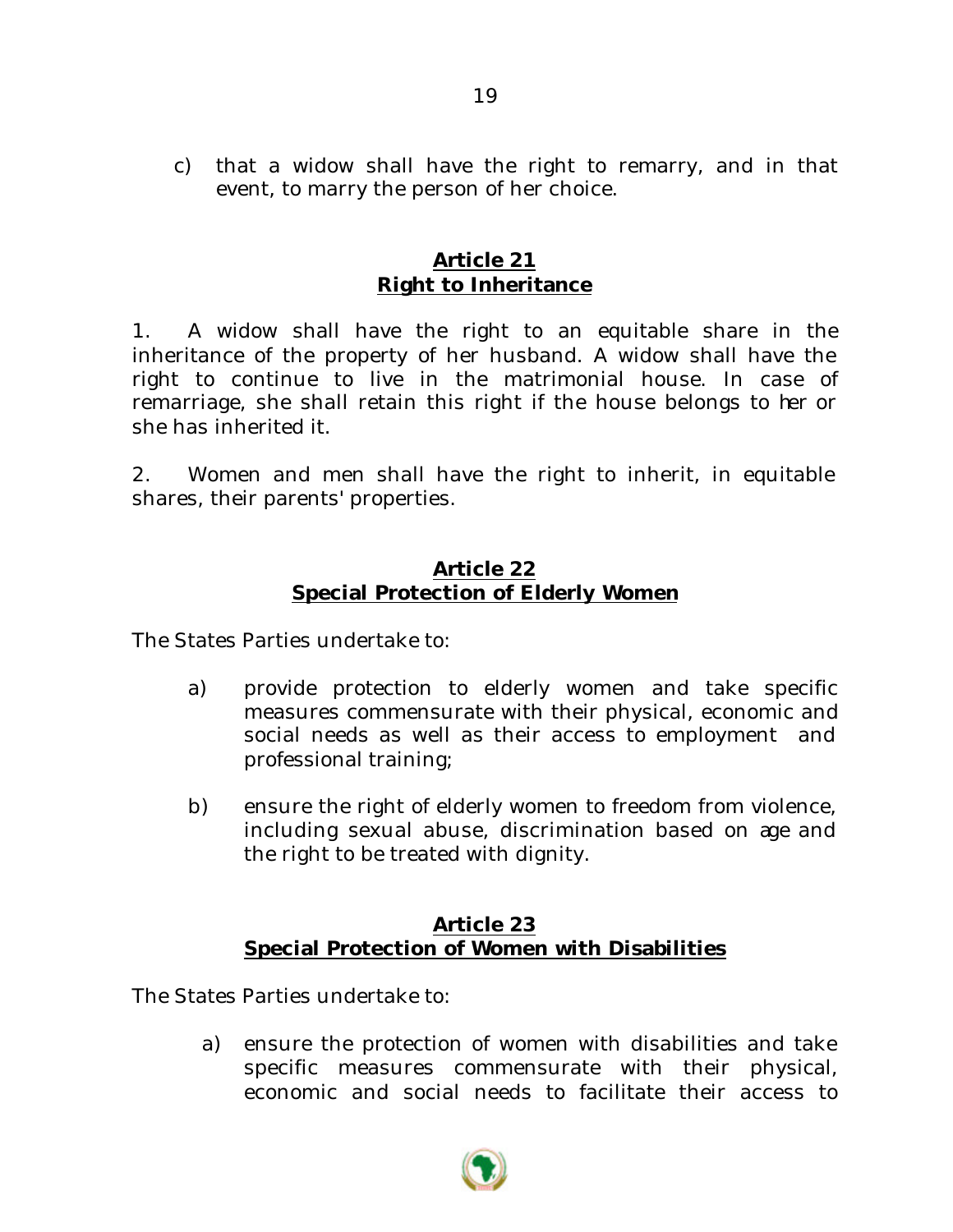employment, professional and vocational training as well as their participation in decision-making;

b) ensure the right of women with disabilities to freedom from violence, including sexual abuse, discrimination based on disability and the right to be treated with dignity.

# **Article 24 Special Protection of Women in Distress**

The States Parties undertake to:

- a) ensure the protection of poor women and women heads of families including women from marginalized population groups and provide an environment suitable to their condition and their special physical, economic and social needs;
- b) ensure the right of pregnant or nursing women or women in detention by providing them with an environment which is suitable to their condition and the right to be treated with dignity.

# **Article 25 Remedies**

States Parties shall undertake to:

- a) provide for appropriate remedies to any woman whose rights or freedoms, as herein recognised, have been violated;
- b) ensure that such remedies are determined by competent judicial, administrative or legislative authorities, or by any other competent authority provided for by law.

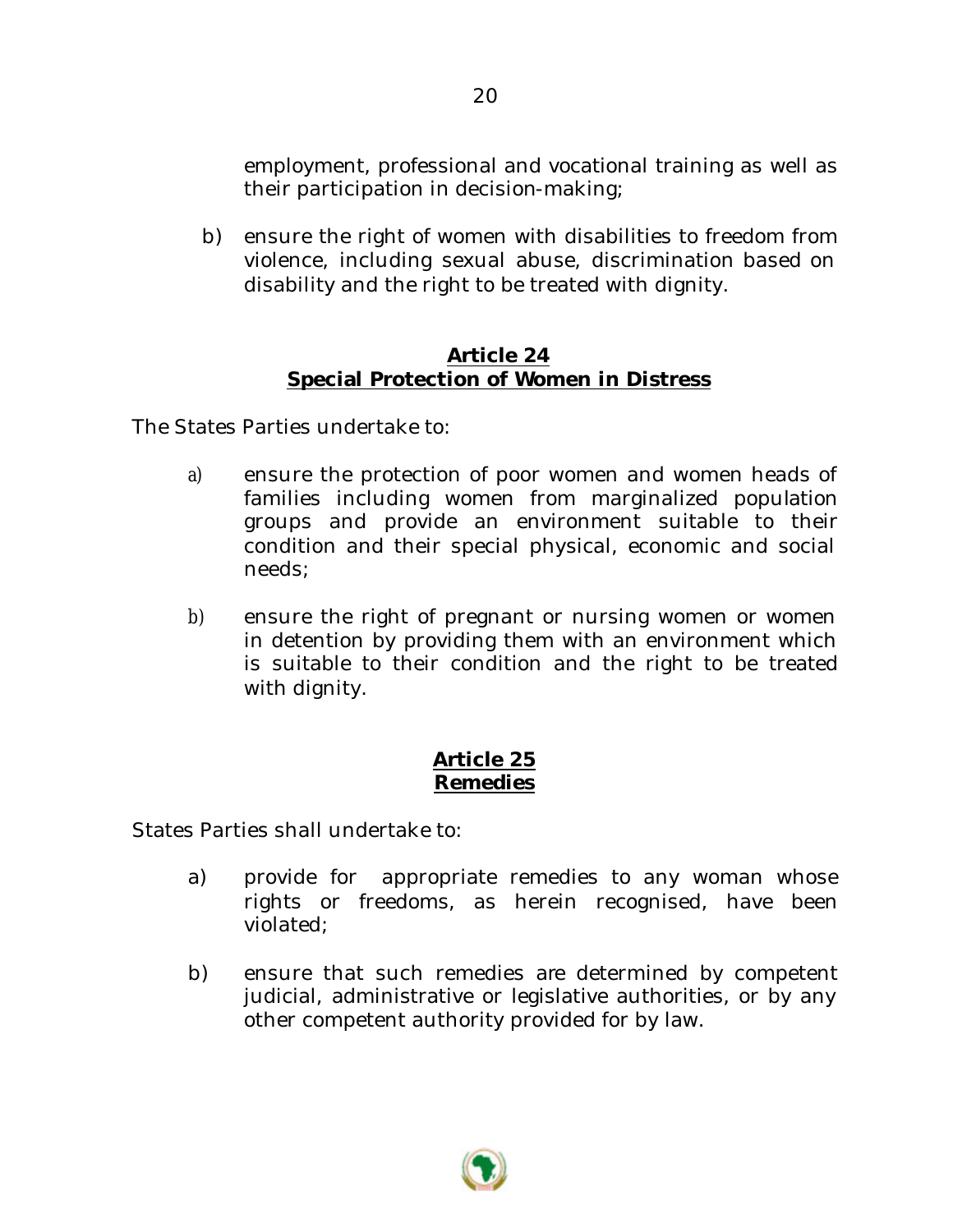#### **Article 26 Implementation and Monitoring**

1. States Parties shall ensure the implementation of this Protocol at national level, and in their periodic reports submitted in accordance with Article 62 of the African Charter, indicate the legislative and other measures undertaken for the full realisation of the rights herein recognised.

2. States Parties undertake to adopt all necessary measures and in particular shall provide budgetary and other resources for the full and effective implementation of the rights herein recognised.

# **Article 27 Interpretation**

The African Court on Human and Peoples' Rights shall be seized with matters of interpretation arising from the application or implementation of this Protocol.

### **Article 28 Signature, Ratification and Accession**

1. This Protocol shall be open for signature, ratification and accession by the States Parties, in accordance with their respective constitutional procedures.

2. The instruments of ratification or accession shall be deposited with the Chairperson of the Commission of the AU.

# **Article 29 Entry into Force**

1. This Protocol shall enter into force thirty (30) days after the deposit of the fifteenth (15) instrument of ratification.

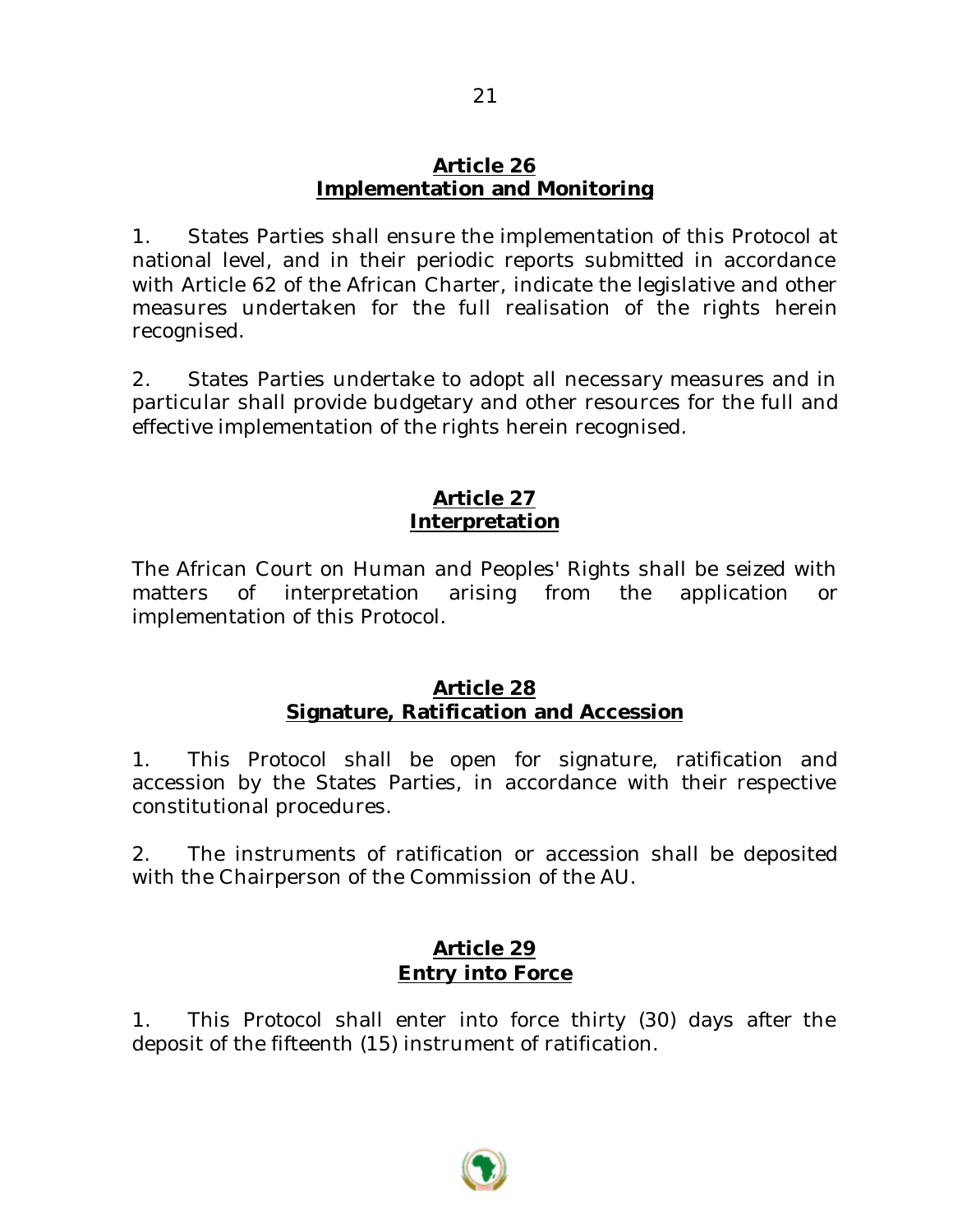2. For each State Party that accedes to this Protocol after its coming into force, the Protocol shall come into force on the date of deposit of the instrument of accession.

3. The Chairperson of the Commission of the AU shall notify all Member States of the coming into force of this Protocol.

### **Article 30 Amendment and Revision**

1. Any State Party may submit proposals for the amendment or revision of this Protocol.

2. Proposals for amendment or revision shall be submitted, in writing, to the Chairperson of the Commission of the AU who shall transmit the same to the States Parties within thirty (30) days of receipt thereof.

3. The Assembly, upon advice of the African Commission, shall examine these proposals within a period of one (1) year following notification of States Parties, in accordance with the provisions of paragraph 2 of this article.

4. Amendments or revision shall be adopted by the Assembly by a simple majority.

5. The amendment shall come into force for each State Party, which has accepted it thirty (30) days after the Chairperson of the Commission of the AU has received notice of the acceptance.

# **Article 31 Status of the Present Protocol**

None of the provisions of the present Protocol shall affect more favourable provisions for the realisation of the rights of women contained in the national legislation of States Parties or in any other regional, continental or international conventions, treaties or agreements applicable in these States Parties.

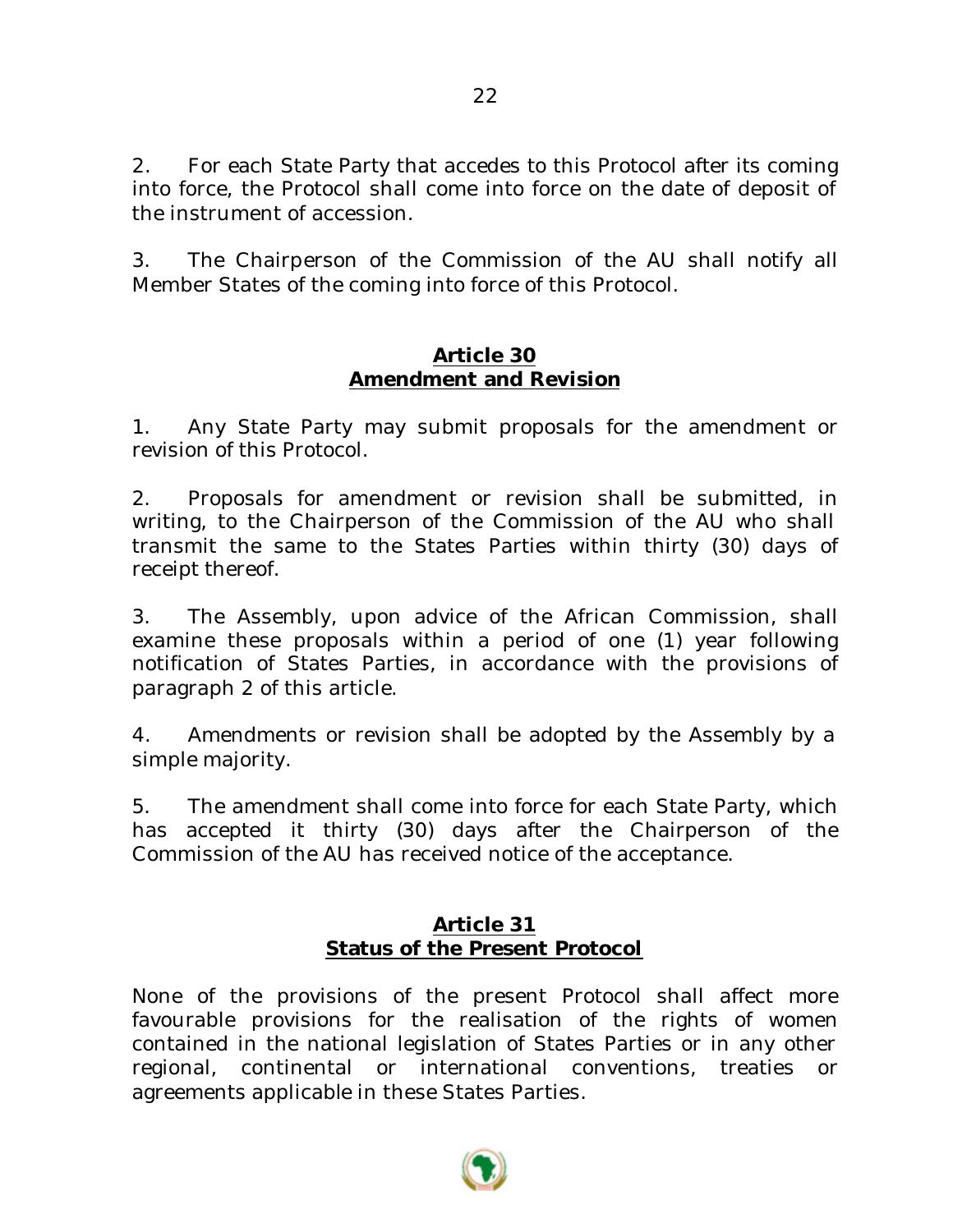#### **Article 32 Transitional Provisions**

Pending the establishment of the African Court on Human and Peoples' Rights, the African Commission on Human and Peoples' Rights shall be seized with matters of interpretation arising from the application and implementation of this Protocol.

#### **Adopted by the 2nd Ordinary Session of the Assembly of the Union**

**Maputo, 11 July 2003**

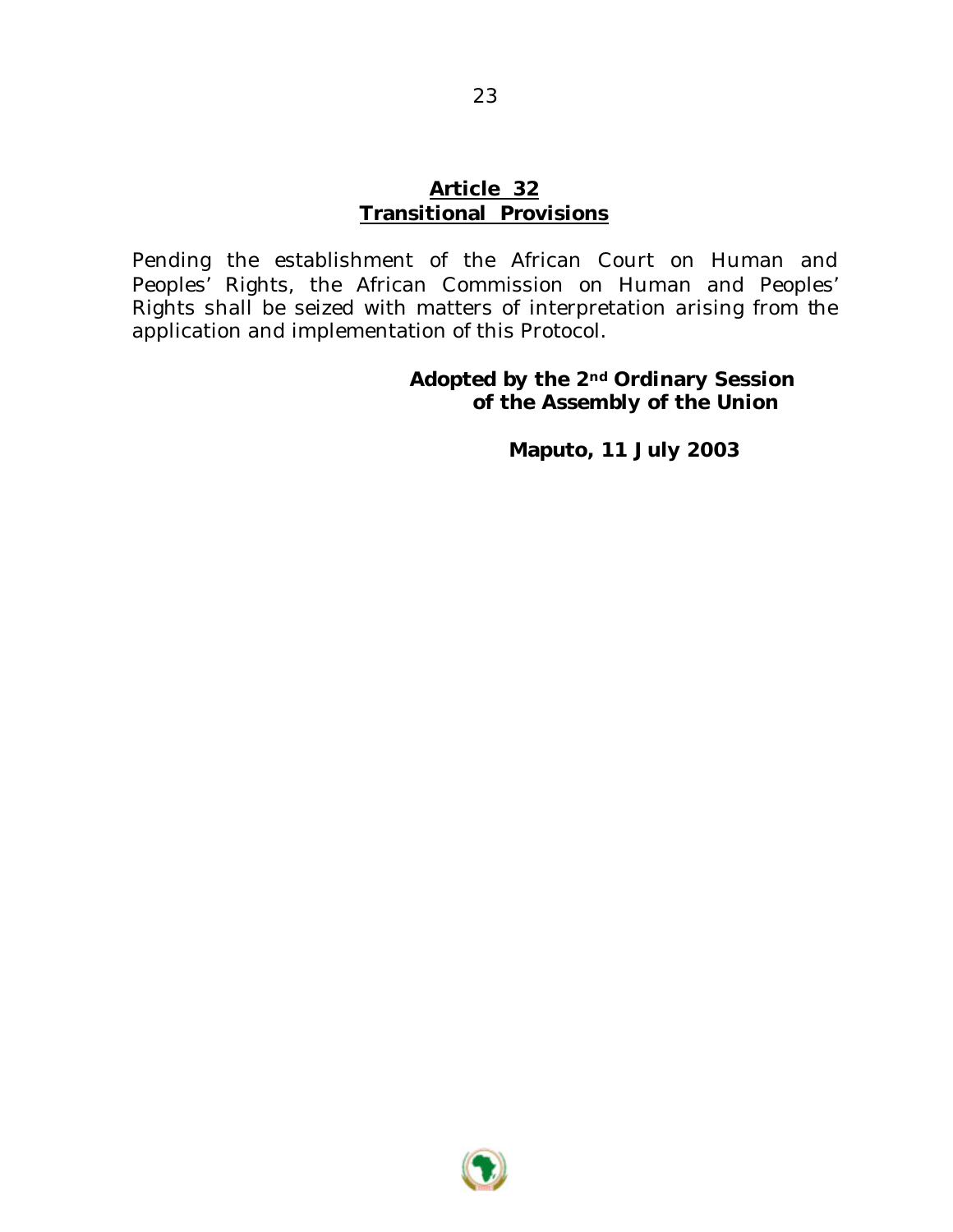### **PROTOCOL TO THE AFRICAN CHARTER ON HUMAN AND PEOPLES' RIGHTS ON THE RIGHTS OF WOMEN IN AFRICA**

**1. People's Democratic Republic of Algeria**

**………………………………………………………..**

**2. Republic of Angola**

**…………………………………………………………**

**3. Republic of Benin**

**…………………………………………………………**

**4. Republic of Botswana**

**…………………………………………………………..**

**5. Burkina Faso**

**…………………………………………………………..**

**6. Republic of Burundi**

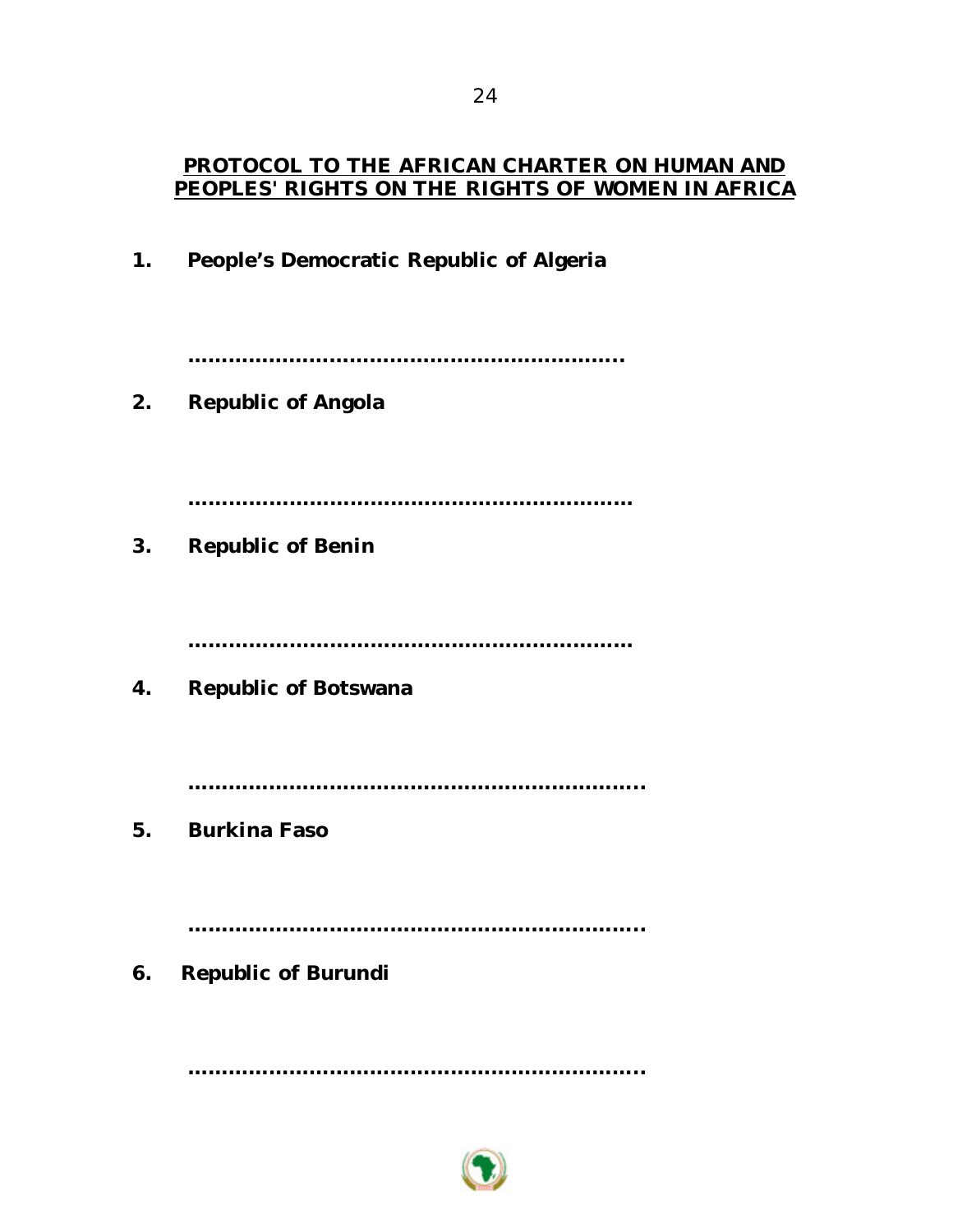**7. Republic of Cameroon ………………………………………………………….. 8. Republic of Cape Verde ………………………………………………………… 9. Central African Republic ………………………………………………………….. 10. Republic of Chad ………………………………………………………….. 11. Union of the Comoros ……………………………………………………………… 12. Republic of the Congo**

…………………………………………………………………………

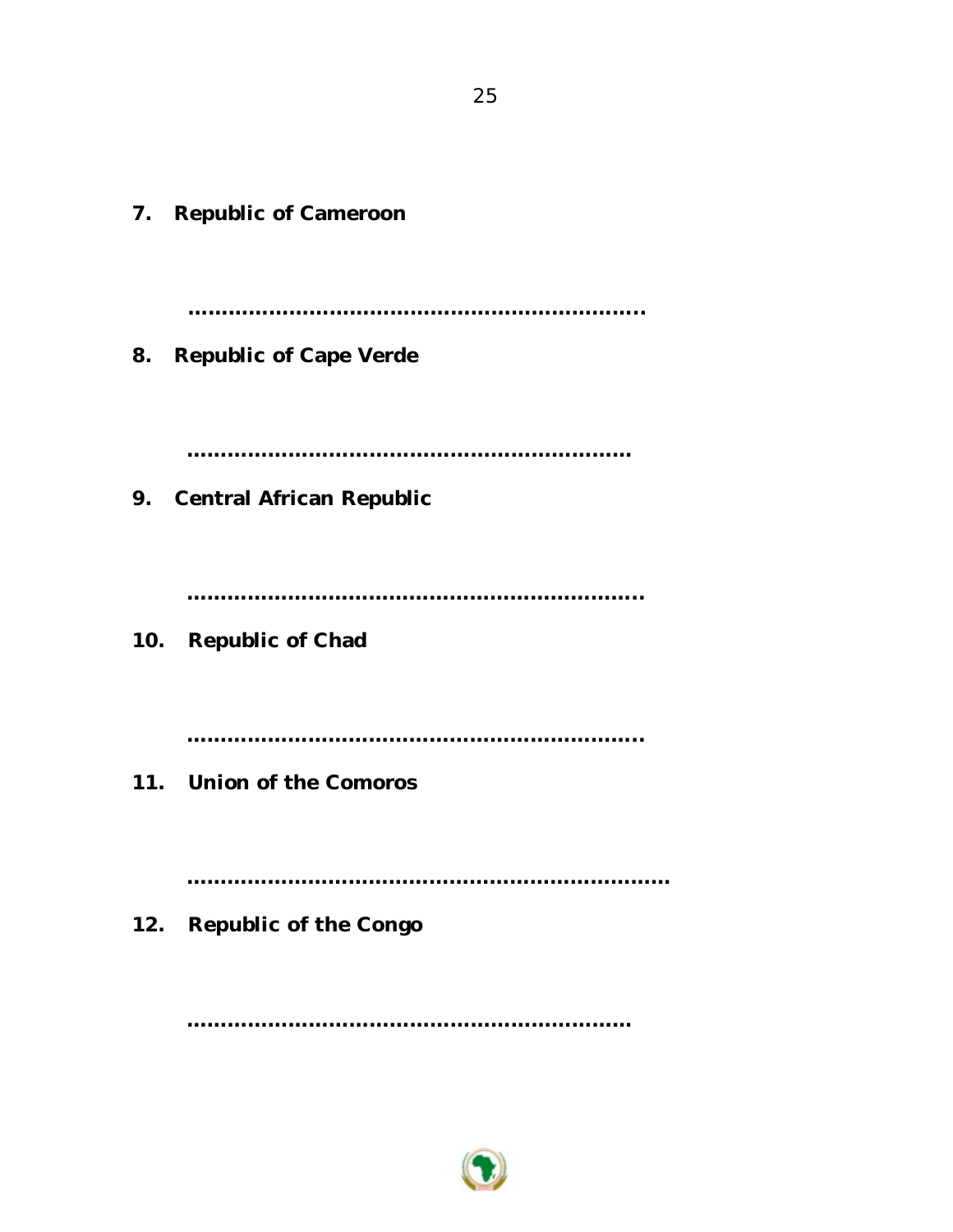**13. Republic of Côte d'Ivoire ………………………………………………………….. 14. Democratic Republic of Congo ……………………………………………………………. 15. Republic of Djibouti ………………………………………………………….. 16. Arab Republic of Egypt ………………………………………………………….. 17. State of Eritrea ………………………………………………………….. 18. Federal Democratic Republic of Ethiopia**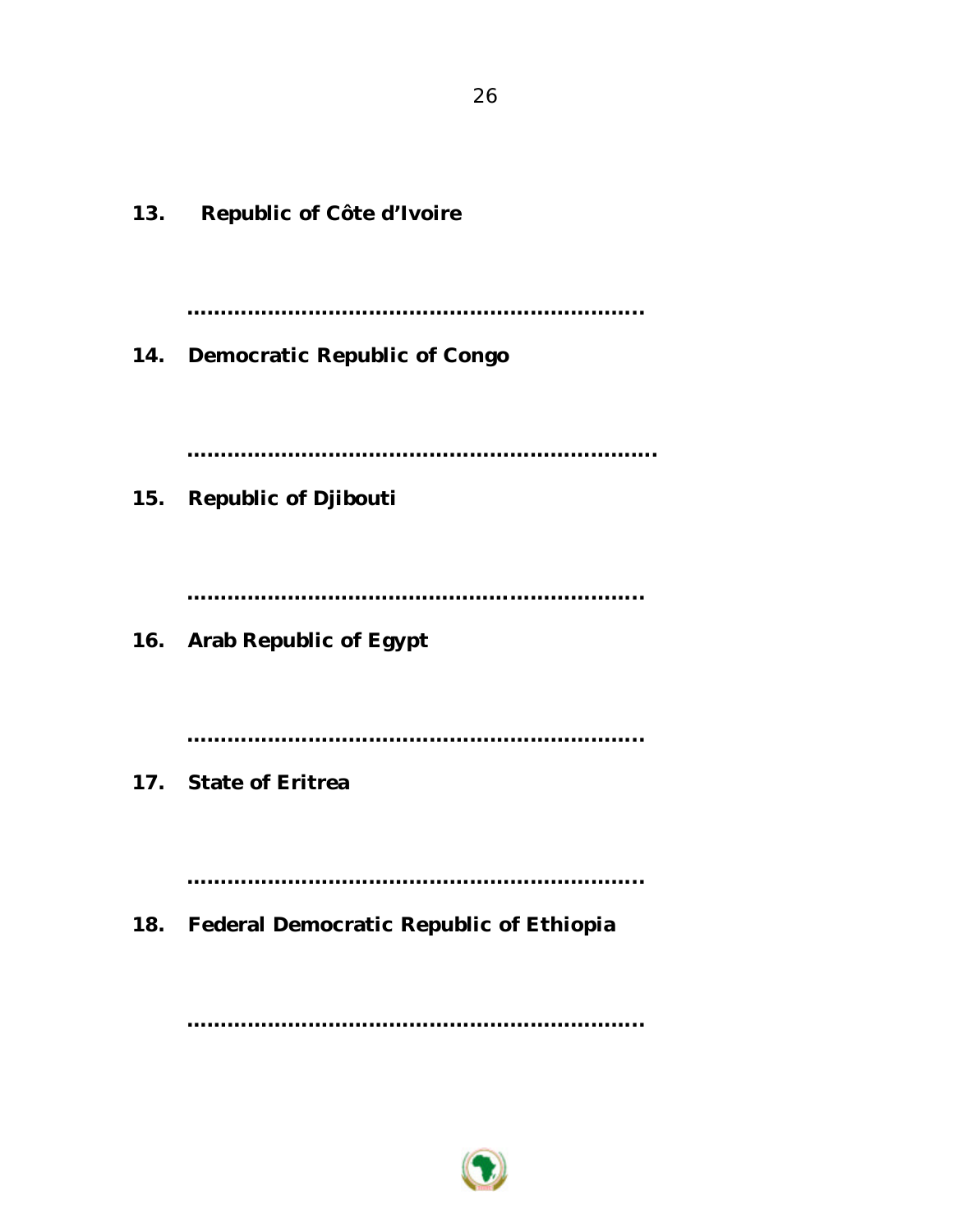**19. Republic of Equatorial Guinea ………………………………………………………….. 20. Republic of Gabon ………………………………………………………….. 21. Republic of The Gambia ………………………………………………………….. 22. Republic of Ghana ………………………………………………………….. 23. Republic of Guinea ………………………………………………………….. 24. Republic of Guinea Bissau**

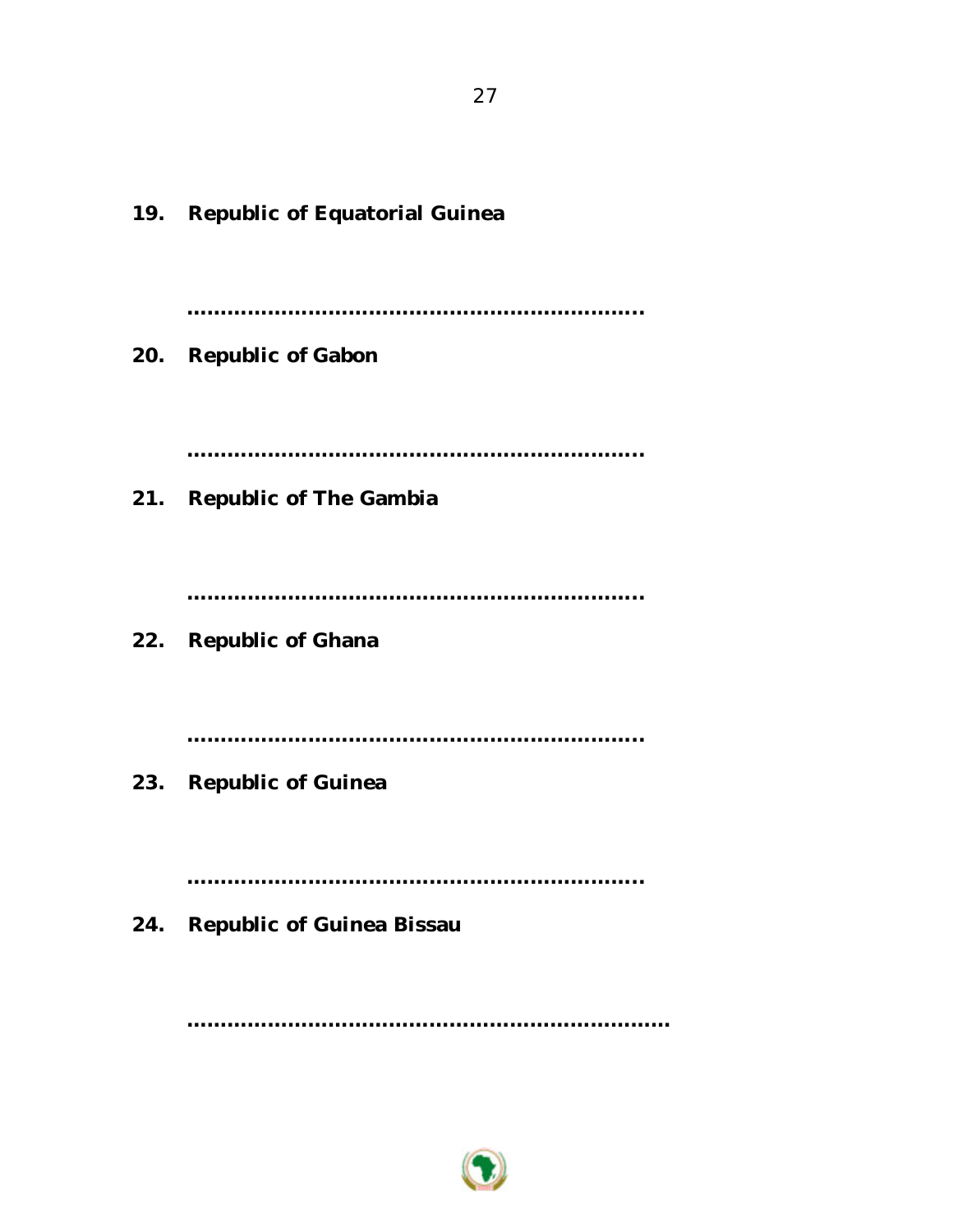**25. Republic of Kenya ……………………………………………………………. 26. Kingdom of Lesotho ……………………………………………………………… 27. Republic of Liberia ……………………………………………………………. ……………………………………………………………. 29. Republic of Madagascar …………………………………………………………… 30. Republic of Malawi**

**…………………………………………………………….**

**28. Great Socialist People's Libyan Arab Jamahiriya**

28

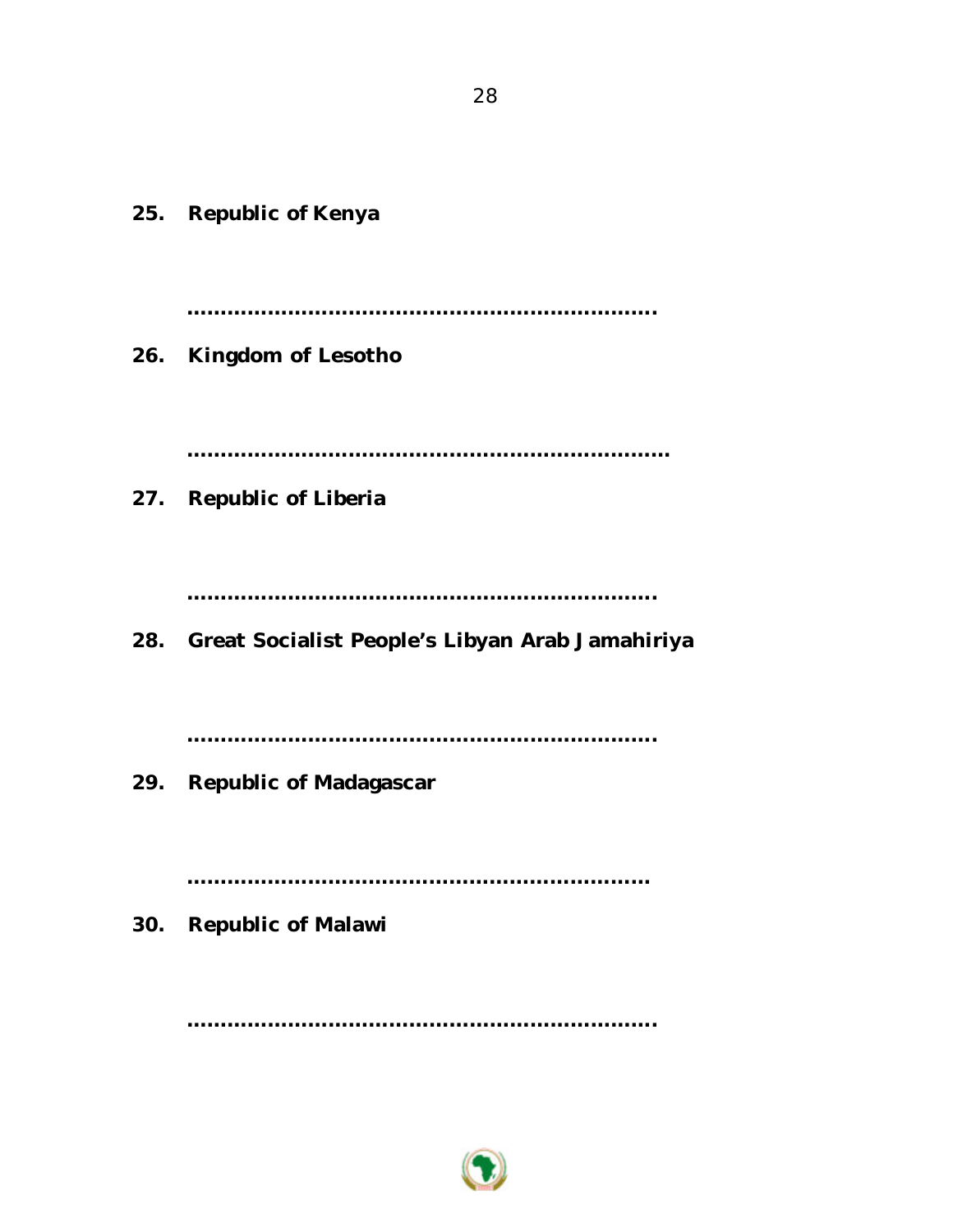**31. Republic of Mali ……………………………………………………………. 32. Islamic Republic of Mauritania ……………………………………………………………. 33. Republic of Mauritius ………………………………………………………….. 34. Republic of Mozambique ………………………………………………………….. 35. Republic of Namibia ……………………………………………………….. 36. Republic of Niger**

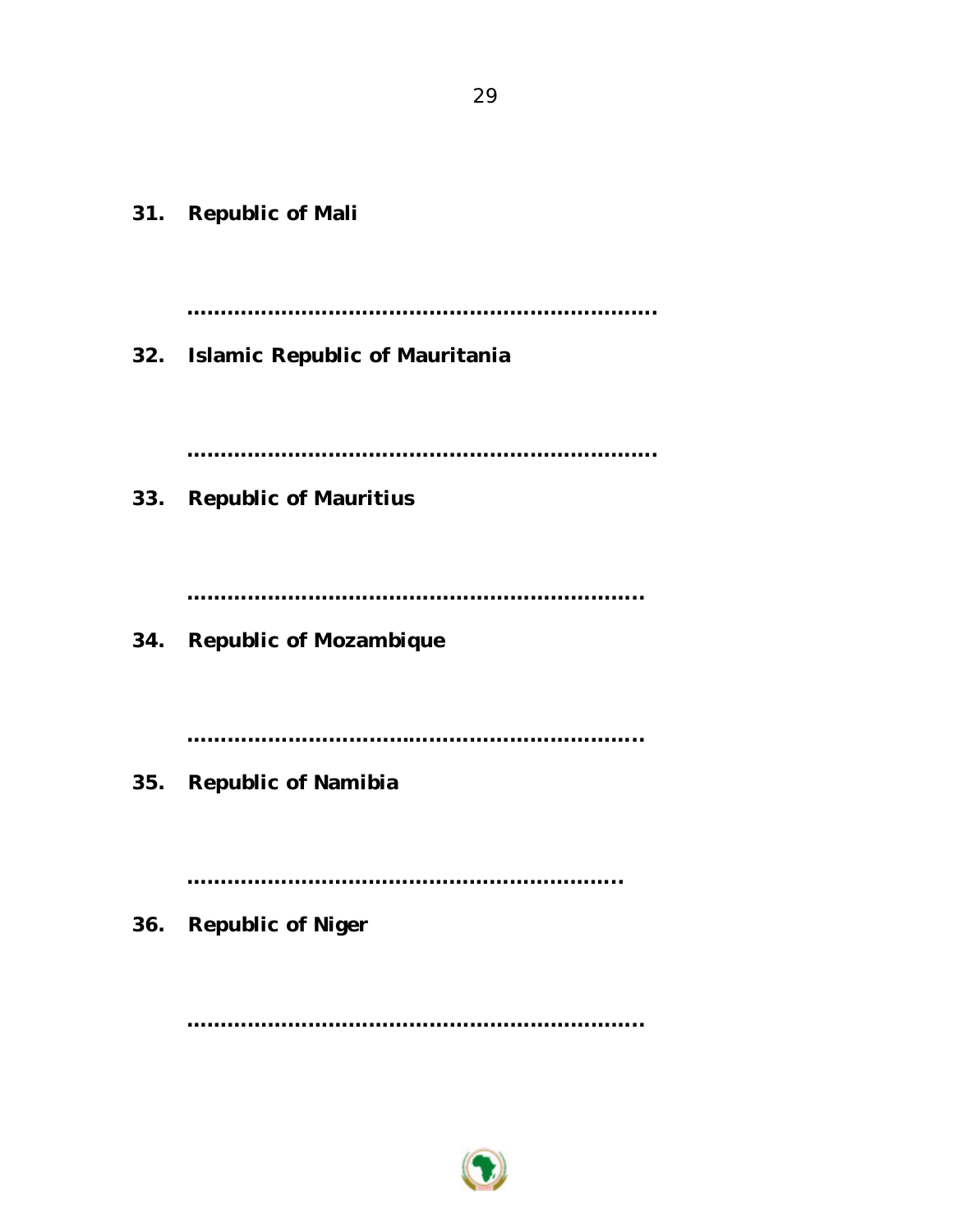**37. Federal Republic of Nigeria ………………………………………………………….. 38. Republic of Rwanda ………………………………………………………….. 39. Sahrawi Arab Democratic Republic ………………………………………………………….. 40. Republic of Sao Tome and Principe …………………………………………………………… 41. Republic of Senegal …………………………………………………………… 42. Republic of Seychelles**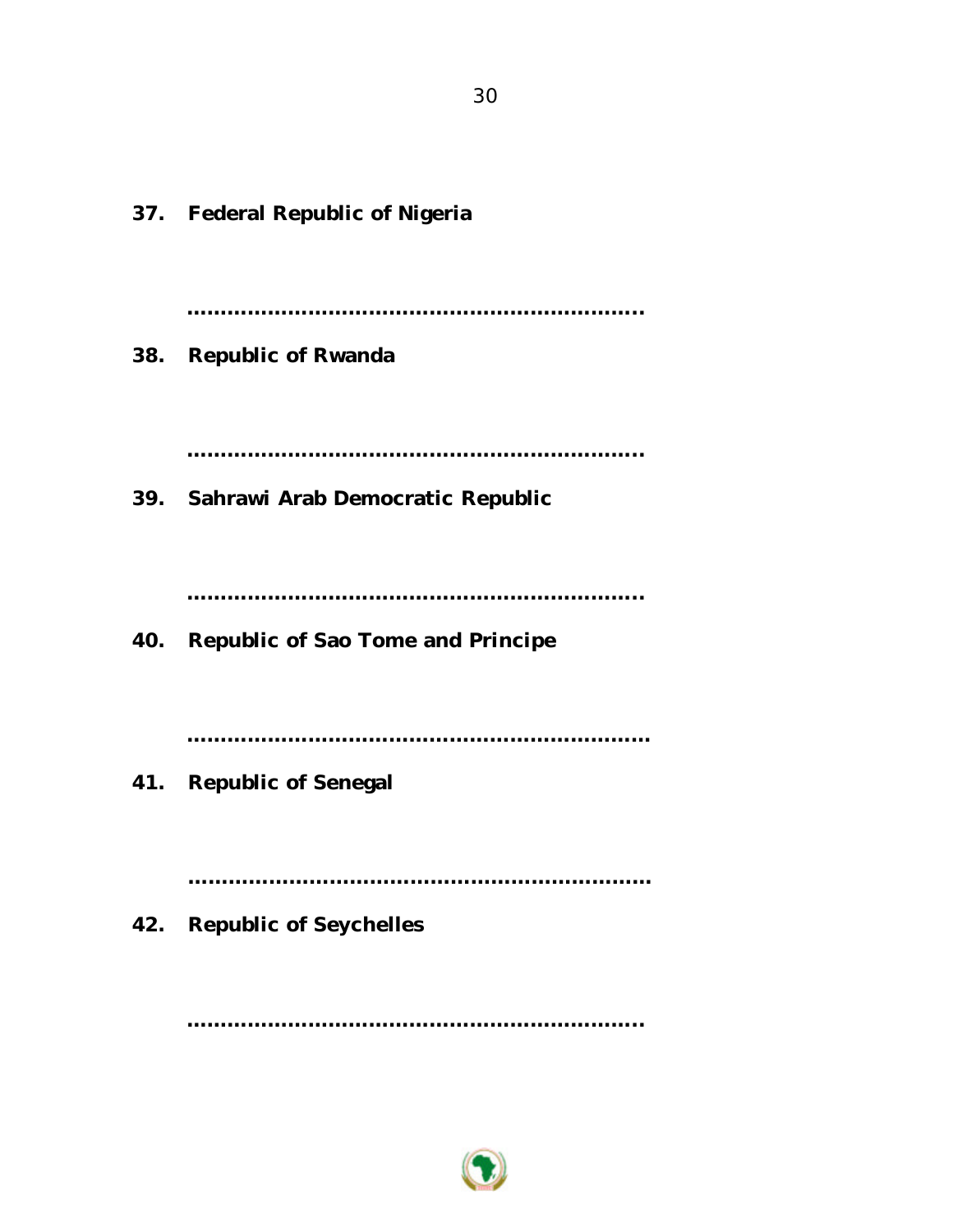**43. Republic of Sierra Leone ………………………………………………………….. 44. Republic of Somalia ……………………………………………………………. 45. Republic of South Africa ………………………………………………………….. 46. Republic of Sudan ……………………………………………………………… 47. Kingdom of Swaziland ………………………………………………………….. 48. United Republic of Tanzania**